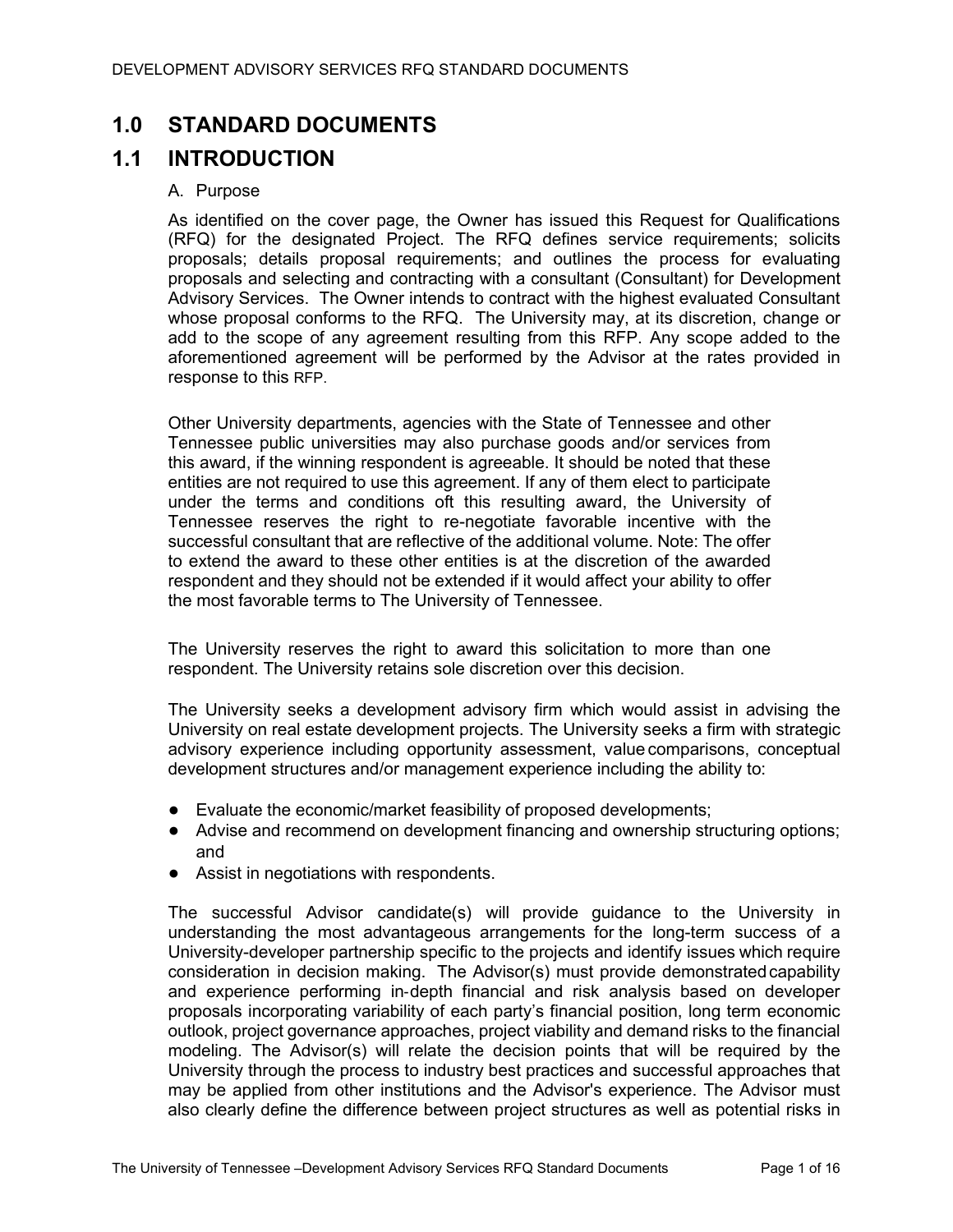any arrangement contemplated by the University and provide guidance on a successful implementation.

- B. Scope of Services
	- 1. The Consultant's services shall consist of providing development advisory services for the Project described in RFQ Section 2.3, Project Requirements and Documentation.
	- 2. Work will include research, analysis, evaluation, advisement and recommendations in the following areas –

(1) designing, constructing, financing, operating, and maintaining projects

(2) development of an RFQ/RFP seeking development and/or management firms

(3) evaluating responses to the RFP/RFQs

(4) advise the University in the negotiation and implementation of these projects.

- C. Nondiscriminatory Participation
	- 1. It is the express desire of The University of Tennessee and the State Building Commission to include an emphasis on diversity in its contractual relationships under jurisdiction of the Commission. The Commission acknowledges that firms who demonstrate and embrace diversity within their programs and policies are assisting the State in achieving its goals in building a more reflective marketplace of the community within this state.
	- 2. No person shall be excluded from participation in, be denied benefits of, be discriminated against in the admission or access to, or be discriminated against in treatment or employment in the State's contracted programs or activities on the grounds of disability, age, race, color, religion, sex, national origin, or other classification protected by federal or Tennessee State Constitutional or statutory law; nor shall they be excluded from participation in, be denied benefits of, or be otherwise subjected to discrimination in the performance of contracts with the State of Tennessee or in the employment practices of the State's contractors. Accordingly, all vendors entering into contracts with the State of Tennessee shall, upon request, show proof of such nondiscrimination and shall post in conspicuous places, available to all employees and applicants, notices of nondiscrimination.
	- 3. Upon request the Owner will provide the Owner's designated contact to coordinate compliance with the nondiscrimination requirements of the State of Tennessee, Title VI of the Civil Rights Act of 1964, the Americans with Disabilities Act of 1990, and applicable federal regulations*.*

## **1.2 RFQ COMMUNICATIONS**

- A. Notice of Intent to Propose
	- 1. Potential proposers shall submit a Request for RFQ Communications by email to the RFQ Coordinator - Adam Foster afoste17@tennessee.edu. The notice should include the following: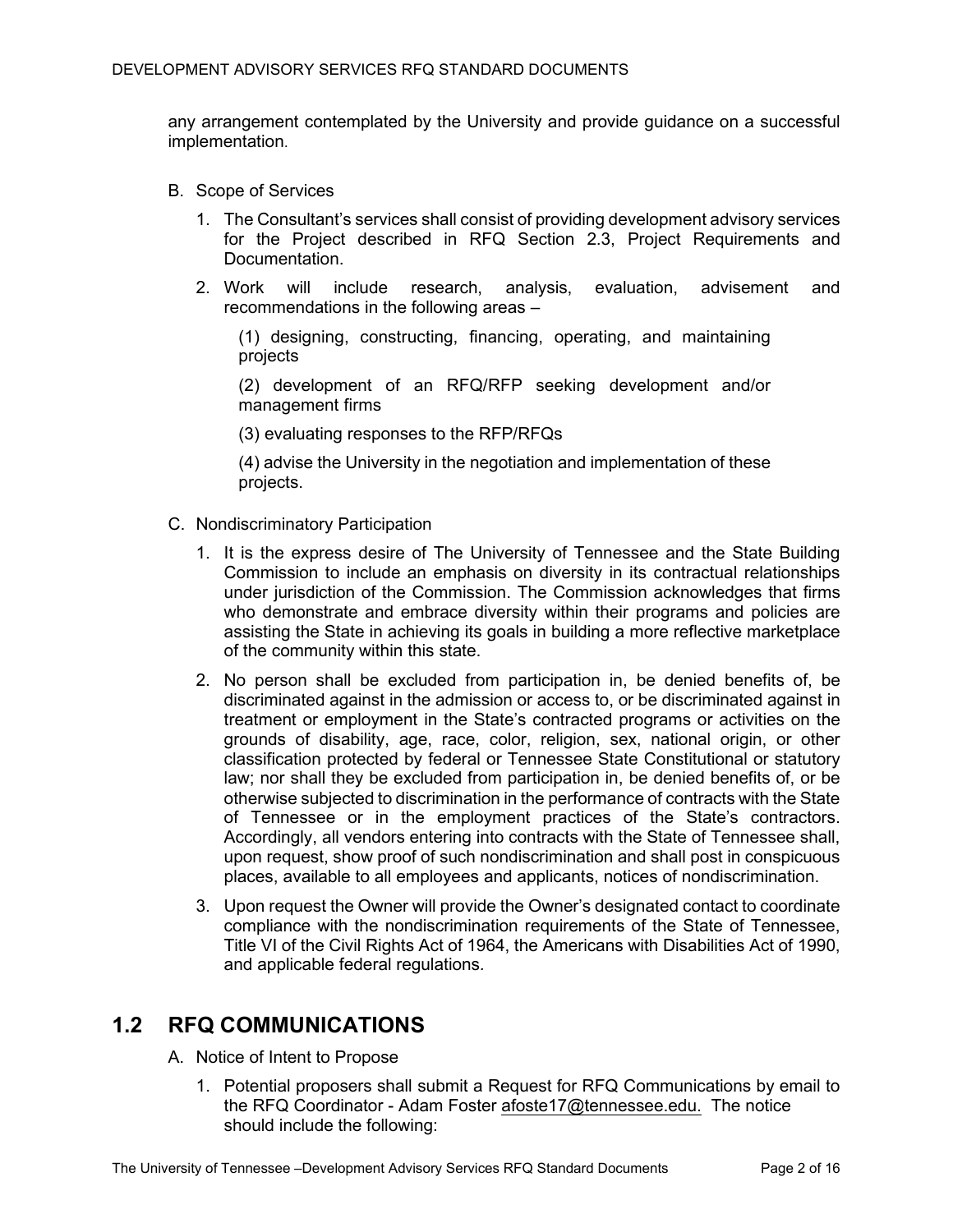Proposer's organization name Name and title of a contact person Contact person's telephone number and email address

- 2. The Owner will convey all official communications and addenda to such proposers.
- 3. The Request for RFQ Communications must be submitted no later than the date detailed in RFQ Section 2.1, Schedule of Events.
- 4. Such notice creates no obligation and is not a prerequisite for making a proposal.
- B. RFQ Addenda and Cancellation
	- 1. The Owner reserves the right to issue addenda to this RFQ in writing up to five days prior to the Proposal Deadline.
	- 2. The Owner reserves the right, at its sole discretion, to cancel and reissue this RFQ or to cancel this RFQ in its entirety.
- C. Additional Communications Processes
	- 1. Unauthorized contact regarding this RFQ with employees or officials of the Owner or of the State of Tennessee other than the RFQ Coordinator may result in disqualification.
	- 2. Interested parties and potential proposers must direct all communications regarding this RFQ to the RFQ Coordinator who is the Owner's official point of contact for this RFQ.
	- 3. Notwithstanding the foregoing, for information and assistance regarding this RFQ interested parties may contact the staff of the Governor's Office of Diversity Business Enterprise.
	- 4. The SBC Number for the Project shown on the cover must be referenced in all communications regarding the RFQ.
	- 5. Oral communications shall be considered unofficial and non-binding with regard to this RFQ.
	- 6. Each proposer shall assume the risk of the method of dispatching a communication or proposal to the Owner. The Owner assumes no responsibility for delays or delivery failures resulting from the method of dispatch. "Postmarking" of a communication or proposal shall not substitute for actual receipt of a communication or proposal by the Owner.
	- 7. Only the Owner's official written responses and communications shall be considered binding with regard to this RFQ.
	- 8. The Owner reserves the right to determine, at its sole discretion, the method of conveying official written responses and communications pursuant to this RFQ such as by letter, by email, or by website posting.

## **1.3 PRE-PROPOSAL CONFERENCE AND PROPOSER COMMENTS**

- A. Pre-Proposal Conference
	- 1. A Pre-Proposal Conference will be held at the time, date, and location detailed in RFQ Section 2.1, Schedule of Events. Attendance is not a prerequisite for making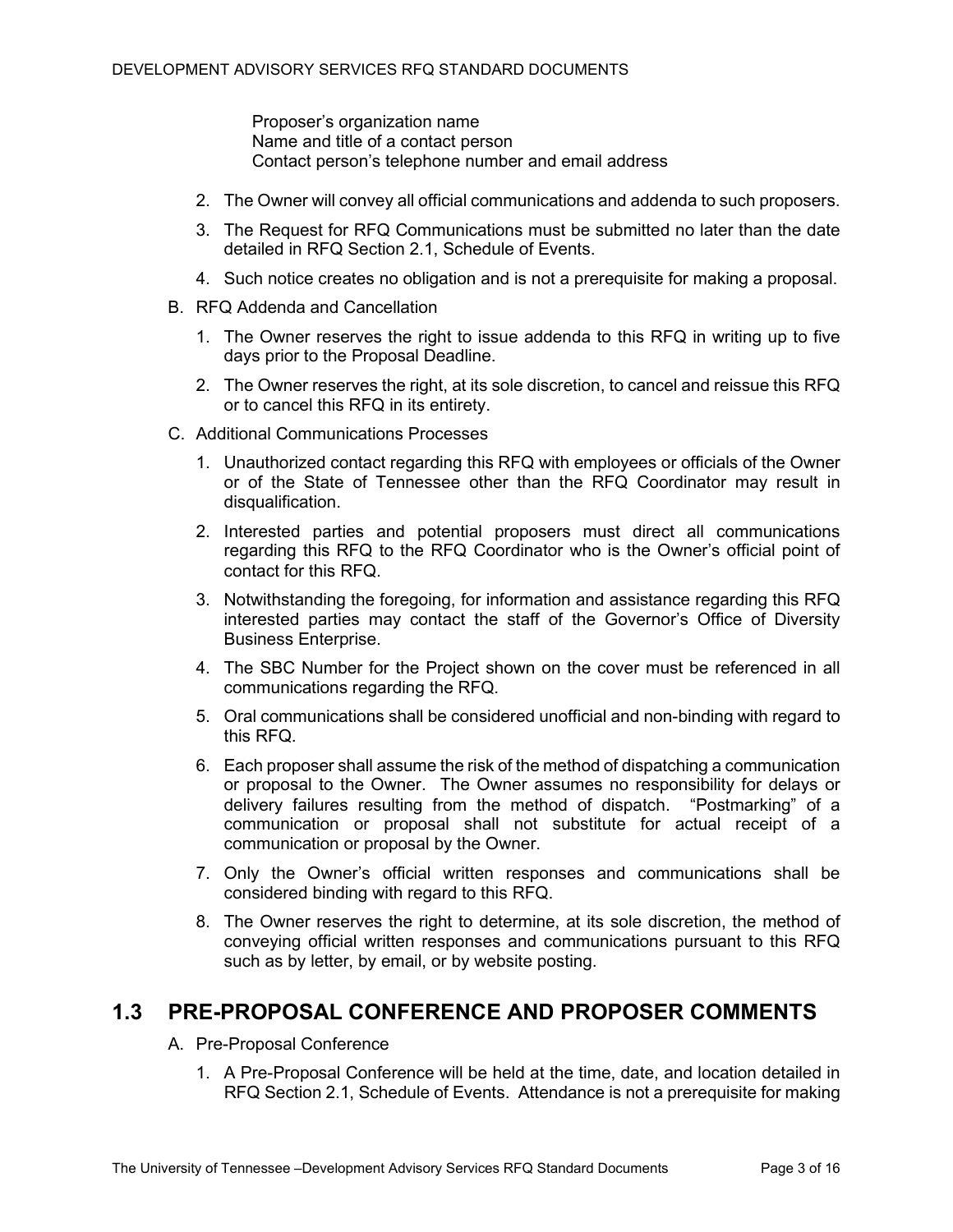a proposal.

- 2. The purpose of the Pre-Proposal Conference is to discuss the RFQ scope of services and contract requirements. While questions will be entertained, the oral response to a question at the conference shall be considered tentative and nonbinding with regard to this RFQ.
- B. Proposer Comments and Waiver of Objections
	- 1. Each proposer shall carefully review this RFQ and all attachments for comments, questions, defects, objections, or other matters requiring clarification or correction, collectively called Comments. Comments must be made in writing and received by the RFQ Coordinator no later than the Comments Deadline detailed in the RFQ Section 2.1, Schedule of Events.
	- 2. A proposer's protests based on objections concerning the RFQ shall be considered waived and invalid if Comments relevant to the objections have not been brought to the attention of the RFQ Coordinator, in writing, by the Comments Deadline detailed in RFQ Section 2.1, Schedule of Events.
	- 3. The Owner reserves the right to determine, at its sole discretion, the appropriate and adequate responses to Comments. The Owner's official responses to Comments pursuant to this RFQ shall be issued as an addendum to this RFQ.

# **1.4 PROPOSAL REQUIREMENTS**

- A. Proposal Deadline and Location
	- 1. Section 2.1, Schedule of Events, details the requirements for the location and the deadline time and date for submitting a proposal. A late proposal or a proposal not submitted to the designated location will not be accepted.
	- 2. The proposal deadline time shall be established by the timepiece of the Owner.
- B. Proposal Contents
	- 1. A proposal must respond to the description of Consultant scope of services, contract requirements, and proposal requirements described in this written RFQ and RFQ attachments, exhibits, or addenda.
	- 2. No portion of a proposal may be delivered orally.
	- 3. A proposal in response to this RFQ shall consist of a Qualifications Statement as described herein and RFQ Section 2.2.
	- 4. Each proposer must submit the Qualifications Statement in a single digital file copy in a searchable PDF format on a flash drive, not password protected. The digital file should not exceed 20 MB and should be named using the following format: "<Proposer Name> Development Advisory Services". The proposer must submit the Qualifications Statement via email to [afoste17@tennessee.edu](mailto:afoste17@tennessee.edu) on or before 5:00 pm Eastern on March 18, 2022.
	- 1. No pricing information shall be included in the Qualification Statement. Inclusion in the Qualification Statement of a direct or implied revelation of cost information shall make the proposal non-responsive and the Owner will reject it.
	- 2. Each proposer must use RFQ Section 2.2 to guide organization of the Qualification Statement. Each proposer shall duplicate RFQ Section 2.2 for use as the Table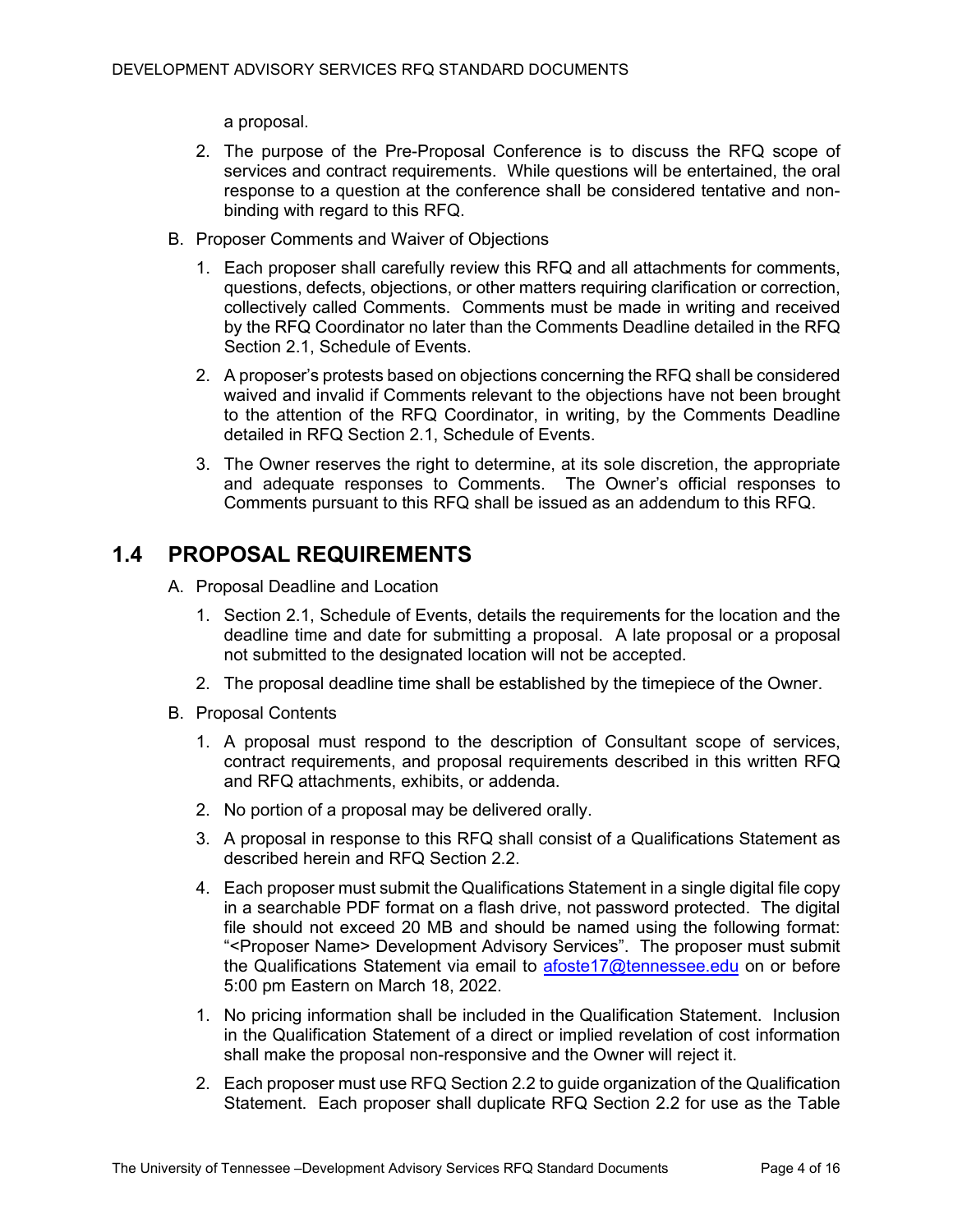of Contents for the Qualification Statement by adding proposal page numbers and the proposer's name as indicated. The proposer must address all items for all sections and provide, in sequence, the required information and documentation with the associated item references.

- 3. The Qualification Statement must be prepared with emphasis on completeness and clarity of content, legibly written, brief, and to the point in a direct response to the information requested for each item. All material must be on standard 8 1/2" x 11" sheets.
- 4. All pages must be numbered excluding covers.
- 5. The Qualification Statement should not exceed 50 pages excluding covers. Pages or sheets with print on both sides will be counted as two pages.
- 6. All information included in a Qualification Statement shall be relevant to a specific requirement detailed in RFQ Section 2.2. All information must be incorporated into a response to a specific requirement and clearly referenced. Information not meeting these criteria will be deemed extraneous and will in no way contribute to the evaluation process.
- C. Proposal Prohibitions and Right of Rejection
	- 1. Each proposal must comply with all of the terms and requirements of this RFQ and all applicable State laws and regulations. The Owner reserves the right, at its sole discretion, to consider non-responsive and reject a proposal that does not comply with all of the terms, conditions, and performance requirements of this RFQ.
	- 2. A proposal of alternate services (i.e., a proposal that offers services different from those requested by this RFQ) may be considered non-responsive and rejected.
	- 3. A proposer shall not restrict the rights of the Owner or otherwise qualify a proposal. The Owner may determine such a proposal to be a non-responsive counteroffer and reject the proposal.
	- 4. A proposer shall not submit the proposer's own contract terms and conditions in a response to this RFQ. If a proposal contains such terms and conditions, the Owner may determine, at its sole discretion, the proposal to be a non-responsive counteroffer, and the proposal may be rejected.
	- 5. A proposer shall not submit more than one proposal. Submitting more than one proposal shall result in the disqualification of the proposer.
	- 6. A proposer shall not submit multiple proposals in different forms. This prohibited action shall be defined as a proposer submitting one proposal as a Consultant and permitting a second proposer to submit another proposal with the first proposer offered as a sub-consultant. This restriction does not prohibit different proposers from offering the same sub-consultant as a part of their proposals, provided that the subconsultant does not also submit a proposal as a Consultant. Submitting multiple proposals in different forms may result in the disqualification of all proposers knowingly involved.
	- 7. The Owner will reject a proposal if the proposal was not arrived at independently without collusion, consultation, communication, or agreement as to a matter relating to such prices with another proposer. Regardless of the time of detection, the Owner shall consider the foregoing prohibited actions that are detected to be grounds for proposal rejection or contract termination.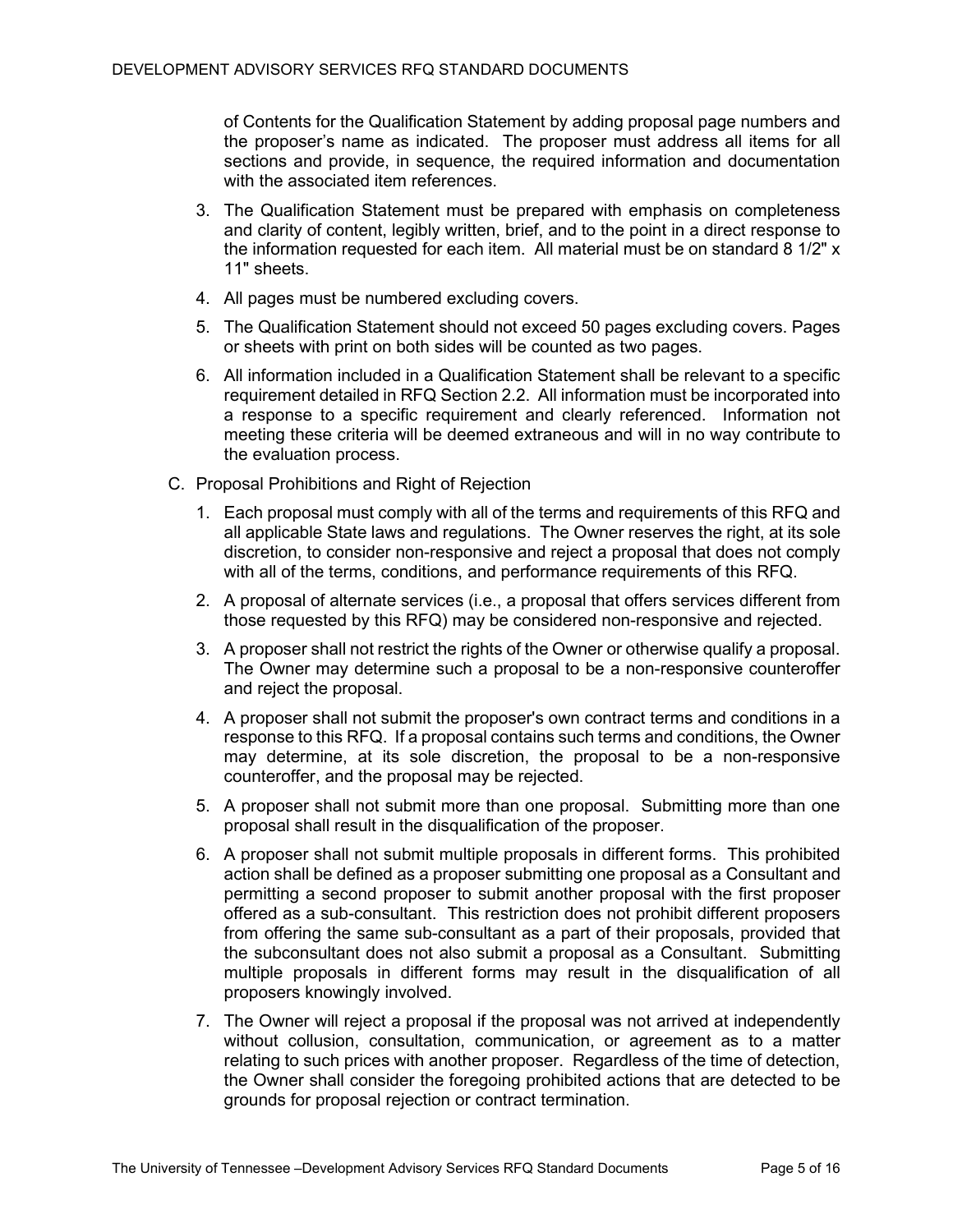- 8. The Owner reserves the right, at its sole discretion, to reject any and all proposals in accordance with applicable laws and regulations.
- 9. The Owner will not contract with or consider a proposal from:
	- a. an individual who is, or within the past six months has been, an employee or official of the State of Tennessee;
	- b. a company, corporation, or other contracting entity in which an ownership of two percent or more is held by an individual who is, or within the past six months has been, an employee or official of the State of Tennessee (this shall not apply either to financial interests that have been placed into a "blind trust" arrangement pursuant to which the employee does not have knowledge of the retention or disposition of such interests or to the ownership of publicly traded stocks or bonds where such ownership constitutes less than two percent of the total outstanding amount of the stocks or bonds of the issuing entity);
	- c. a company, corporation, or other contracting entity which employs an individual who is, or within the past six months has been, an employee or official of the State of Tennessee in a position that would allow the direct or indirect use or disclosure of information, which was obtained through or in connection with his or her employment and not made available to the general public, for the purpose of furthering the private interest or personal profit of a person; or,
	- d. an individual, company, or other entity involved in assisting the Owner in the development, formulation, or drafting of this RFQ or its scope of services shall be considered to have been given information that would afford an unfair advantage over other proposers, and such individual, company, or other entity may not submit a proposal in response to this RFQ.
	- e. for the purposes of applying the requirements herein, an individual shall be deemed an employee or official of the State of Tennessee until such time as all compensation for salary, termination pay, and annual leave has been paid.
- D. Waiver of Variances

The Owner reserves the right, at its sole discretion, to waive a proposal's variances from full compliance with this RFQ. If the Owner waives minor variances in a proposal, such waiver shall not modify the RFQ requirements or excuse the proposer from full compliance with such. Notwithstanding a minor variance, the Owner may hold a proposer to strict compliance with this RFQ.

E. Proposal Withdrawal

A proposer may withdraw a submitted proposal at any time up to the Proposal Deadline time and date detailed in RFQ Section 2.1, Schedule of Events. To do so, a proposer must submit a written request, signed by a proposer's authorized representative to withdraw a proposal. After withdrawing a previously submitted proposal, a proposer may submit another proposal at any time up to the Proposal Deadline.

F. Proposal Errors and Amendments

Each proposer is liable for all proposal errors or omissions. A proposer may not alter or amend proposal documents after the Proposal Deadline time and date detailed in RFQ Section 2.1, Schedule of Events, unless such is requested in writing and approved by the Owner.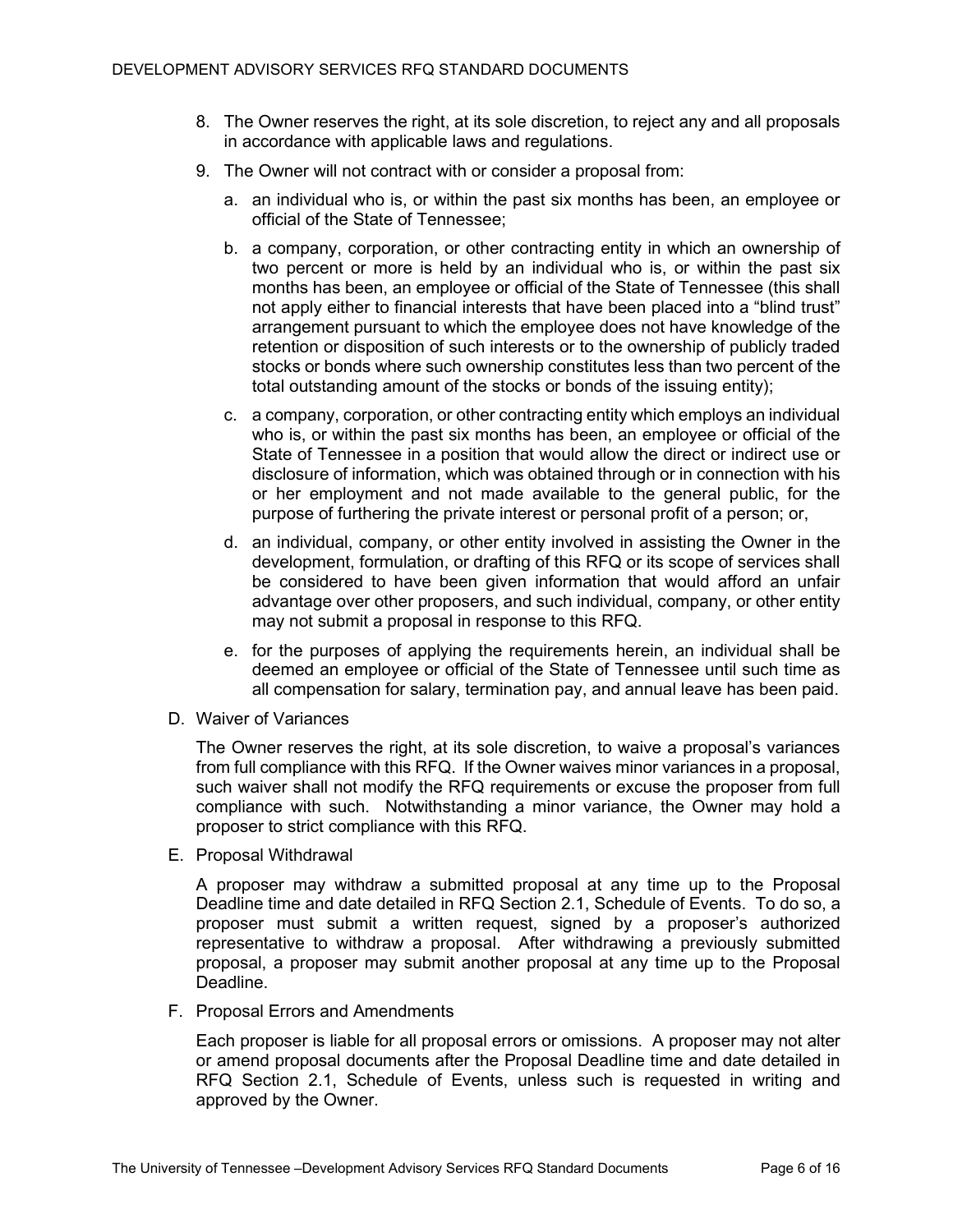G. Proposal Preparation Costs

The Owner will not pay costs associated with the preparation, submittal, presentation, or contracting of a proposal.

- H. Disclosure of Proposal Contents
	- 1. Each proposal and all materials submitted to the Owner in response to this RFQ shall become the property of the Owner. Selection or rejection of a proposal does not affect this right. All proposal information shall be held in confidence during the evaluation process. Notwithstanding, a list of actual proposers submitting timely proposals may be available to the public, upon request, immediately after Qualification Statement are opened by the Owner.
	- 2. By submitting a proposal, the proposer acknowledges and accepts that the full proposal contents and associated documents shall become open to public inspection in accordance with Tennessee Code Annotated (TCA), § 10-7- 504(a)(7).
- I. Licensure and Qualifications
	- 1. A proposer must hold all necessary, applicable business and professional licenses as may be required for specific services. The Owner may require a proposer to submit evidence of proper licensure.
	- 2. The proposer and its subconsultants shall not knowingly utilize the services of an illegal immigrant in the performance of the Work, and shall not knowingly utilize the services of a subconsultant or sub-subconsultant who utilizes the services of an illegal immigrant in the performance of the Work.
	- 3. In compliance with the Iran Divestment Act proposals submitted shall not include a consultant or subconsultant on the list created pursuant to TCA § 12-12-106.
- J. Proposals by Joint Ventures
	- 1. A form of joint venture business arrangement may be proposed for this Project. However, the Owner prefers that a single firm serve as the Project leader and administrative manager supported by business partners and consultants that serve under the management of that single firm. If a Proposer intends to submit a Proposal as a joint venture, then the following requirements shall apply:
		- i. For the purposes of this RFP, the Owner recognizes a joint venture as separate organizations or business entities that intend to combine professional or technical expertise and business experience, and to share contractual and Project responsibilities in performance of a contract pursuant to this RFP.
		- ii. Each joint venture participant shall meet the licensure and insurance requirements stated in the RFP.
	- 2. A subconsultant to a Proposer is not a joint venture participant.
- K. Severability

If a provision of this RFQ is declared by a court to be illegal or in conflict with a law, said decision shall not affect the validity of the remaining RFQ terms and provisions, and the rights and obligations of the Owner and proposers shall be construed and enforced as if the RFQ did not contain the particular provision held to be invalid.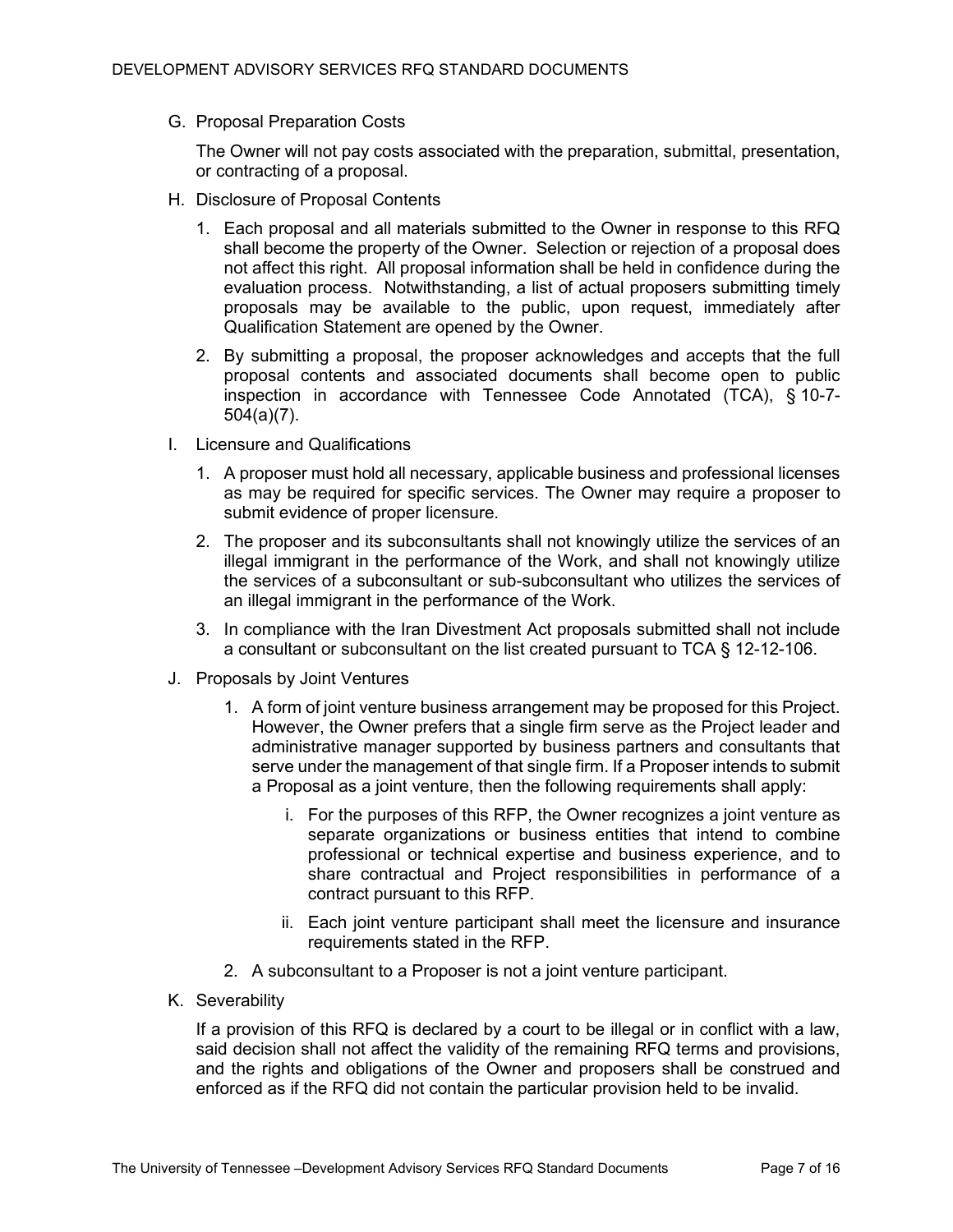L. Material Changes in Performance Capabilities Prior to Award

Material changes are defined as changes in the operations, management or performance capabilities of the proposer that may impact performance of the contract requirements. If there are material changes after the submission of the proposal, but prior to award of the contract, the proposer shall immediately notify the Owner of the details of such changes. The Owner reserves the right to disqualify the proposer for a material change.

M. Audited Statements

The Owner reserves the right to request CPA audited or reviewed financial statements prepared in accordance with generally accepted accounting principles. If the requested documents do not support the financial stability of the proposer the Owner reserves the right to reject the proposal.

## **1.5 CONTRACT REQUIREMENTS**

- A. Assignment and Subcontracting
	- 1. The Proposer awarded a contract pursuant to this RFQ shall not transfer or assign a portion of the contract without the Owner's prior, written approval.
	- 2. A subconsultant may only be substituted for a proposed subconsultant at the discretion of the Owner and with the Owner's prior, written approval.
	- 3. At its sole discretion, the Owner reserves the right to refuse approval of a subconsultant, transfer, or assignment.
	- 4. Notwithstanding the use of subconsultants, the successful Proposer awarded a contract under this RFQ, shall be the prime consultant and shall be responsible for all work performed.
- B. Right to Refuse Personnel

At its sole discretion, the Owner reserves the right to refuse personnel of the Consultant or a Subconsultant for use in the performance of a contract pursuant to this RFQ.

- C. Insurance
	- 1. Before entering into a contract, the Owner will require the apparent successful Respondent to provide a Certificate of Insurance in accordance with RFQ Pro Forma Agreement. Failure to provide such insurance certificate is a material breach and grounds for termination of contract negotiations.
- D. Contract Award
	- 1. The RFQ Coordinator will forward the evaluation results to the responsible Owner official, who will consider the results and all pertinent information available to make a recommendation of contract award. The Owner reserves the right to make an award recommendation without further discussion of a proposal.
	- 2. Owner will issue an Intent to Award Notice to identify the apparent highest evaluated proposal on the date detailed in the RFQ Section 2.1, Schedule of Events. The Intent to Award Notice shall not create rights, interests, or claims of entitlement in either the Proposer with apparent highest evaluated proposal or another Proposer.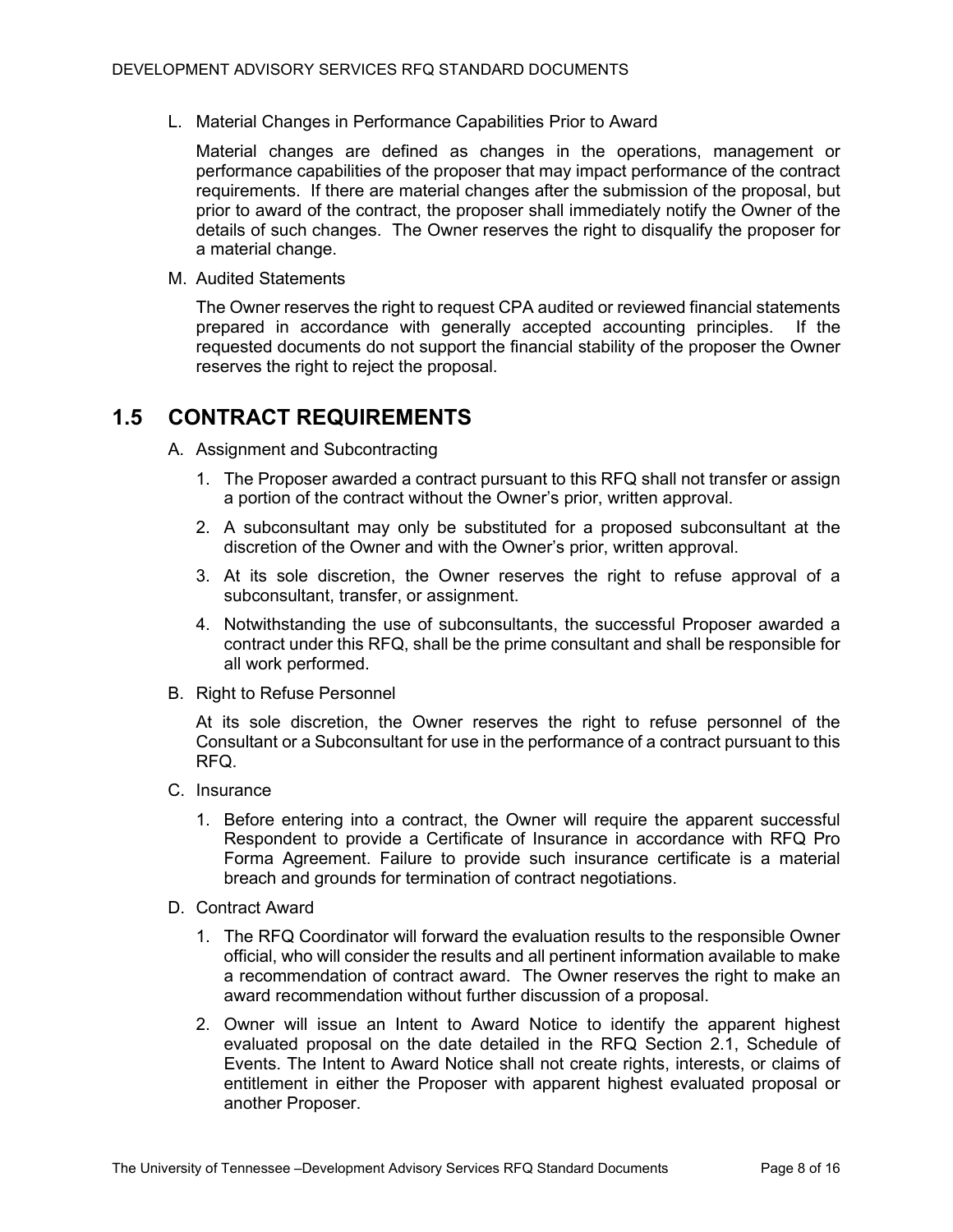- 3. The Owner reserves the right, at its sole discretion, to add terms and conditions or to revise pro forma contract requirements in the Owner's best interests subsequent to this RFQ process. No such terms and conditions or revision of contract requirements shall materially affect the basis of proposal evaluations or negatively impact the competitive nature of the RFQ process.
- 4. The Proposer with the apparent highest evaluated proposal must sign and return the contract drawn by the Owner pursuant to this RFQ within ten calendar days of receipt of the contract form provided by the Owner. If the Proposer fails to provide the signed contract within this time period, the Owner may determine the Proposer non-responsive to the terms of this RFQ and reject the proposal.
- 5. The RFQ process does not obligate the Owner and does not create rights, interests, or claims of entitlement in Proposers. Contract award and the Owner obligations pursuant thereto shall commence only after contract approval of all State officials as required by State laws and regulations and not prior to the Proposer's receipt of a fully signed contract.
- E. Contract Payments

All contract payments shall be made in accordance with the contract's provisions for Payment Terms and Conditions as detailed in Section B, Pro Forma Task Order Contract (MC) Between Owner and Consultant. No payment shall be made until the contract is approved as required by State laws and regulations. Under no conditions shall the Owner be liable for payment associated with the contract or responsible for work done by the Consultant, even work done in good faith and even if the Consultant is orally directed to proceed with the delivery of services, if it occurs before contract approval by the Owner as required by applicable statutes and rules of the State of Tennessee or before the contract start date or before the Consultant's receipt of a fully executed contract or after the contract end date specified by the contract.

F. Consultant Performance

The Consultant shall be responsible for the completion of all work set out in the contract. All work is subject to inspection, evaluation, and acceptance by the Owner. The Owner may employ all reasonable means to ensure that the work is progressing and being performed in compliance with the contract.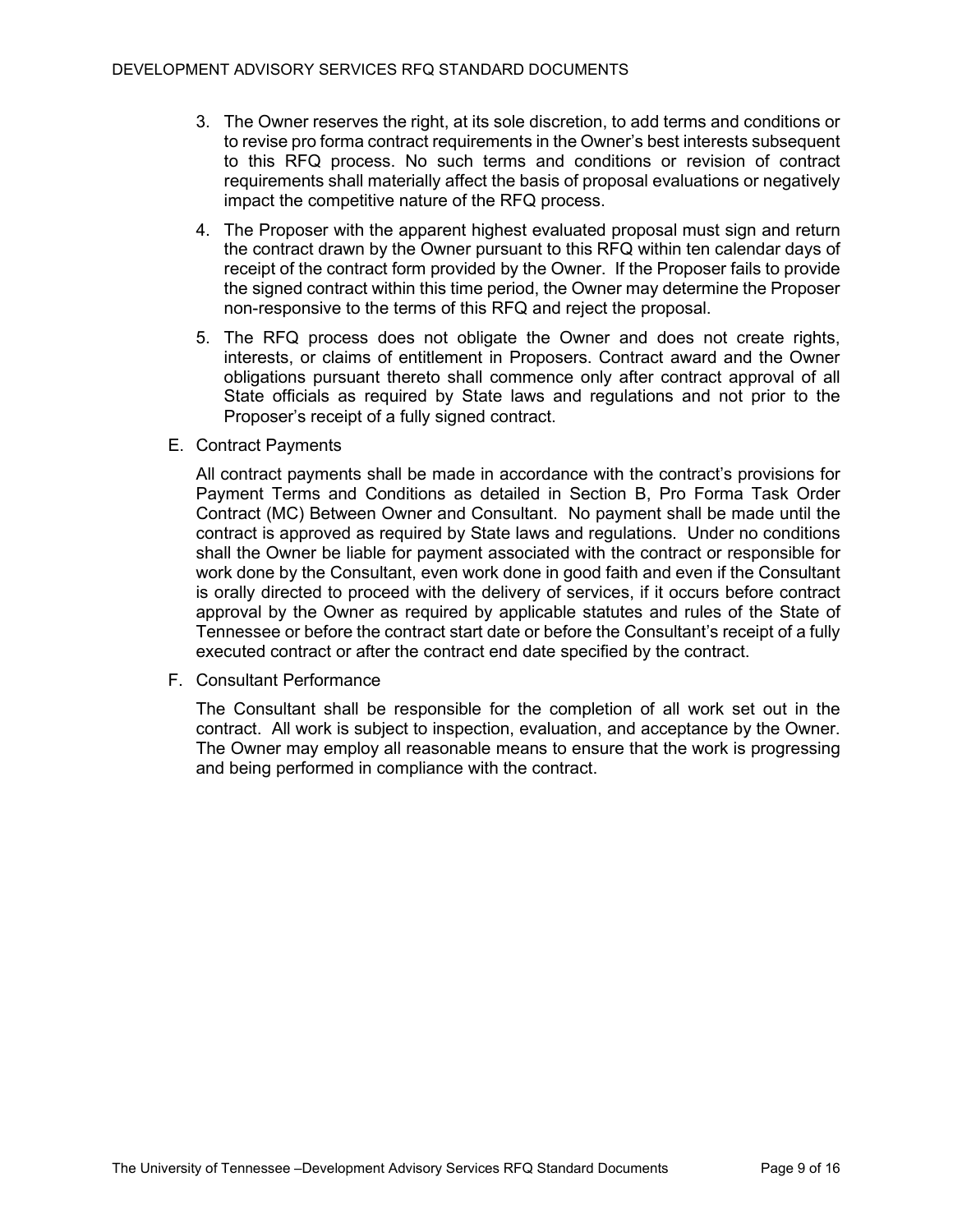# **1.6 PRO FORMA TASK ORDER AGREEMENT**

# **AGREEMENT**

between **The University of Tennessee** and **(Consultant Name)**

This Agreement, by and between the State of Tennessee, **University of Tennessee,** hereinafter referred to as the OWNER and **(Consultant Name),** hereinafter referred to as the CONSULTANT, is for the provision of Real Property Development Advisory Services, analysis, and related services, as further defined in the "SCOPE OF SERVICES", below.

The OWNER and the CONSULTANT, having agreed to the conditions outlined in Articles A through D below; hereby enter into the following Agreement:

### **A. SCOPE OFSERVICES: Development Advisory** Consultant for **UT**

- 1. The CONSULTANT shall provide such professional advice and assistance as the State may request regarding the development of existing and future property planning, coordination, and operations management which may include evaluating the economic/market feasibility of proposed developments; advise and recommend on development financing and ownership structuring options; and assist is negotiations with respondents.
- 2. Any work to be done by the CONSULTANT shall be approved in writing by the OWNER prior to the start of the work. Each OWNER approved scope of work ("Service") and not to exceed price shall be set forth in writing by the Head of the State Procurement Agency (SPA) or their delegated appointee and referred to herein as a "Task Order". For the purposes of this Agreement, the CONSULTANT's Principal is (Principal name and title) and the Head of the SPA is Austin Oakes, Assistant Vice President for the Office of Capital Projects.

#### **B.** PAYMENT TERMS AND CONDITIONS:

- 1. For the work performed under this Agreement, as defined in Section A, the CONSULTANT shall be compensated based upon the not to exceed amount set forth in the Task Order. This amount shall be the maximum amount for the work performed and the total compensation due the CONSULTANT for the Service and all of the CONSULTANT's obligations under such Task Order regardless of the difficulty, hours worked, or materials or equipment required. The Task Order price includes, but is not limited to, all applicable taxes, fees, site visitation and investigation, analysis, planning work, cost estimating, and overheads, profit, and all other direct and indirect costs incurred or to be incurred, by the CONSULTANT, except as noted in this Task Order.
- 2. The CONSULTANT shall furnish a monthly summary sheet of all Task Orders under this Agreement, identifying each project expenditure, and the total expenditures to date for the Services performed under this Agreement. The CONSULTANT's compensation for services is based on a multiple of Direct Personnel Expense (DPE), determined as follows
- 3. Time for all individuals providing services under this Agreement shall be billed at the individual's typical or standard rate, in dollars per hour, calculated as set forth below and not to exceed the hourly rate set forth in the Task Order.
	- a. The typical or standard hourly rate for any employees (not principals or owners) of CONSULTANT shall not exceed a multiple of two and forty-five one hundredths (2.45) times the individual's DPE. The term "Direct Personnel Expense" means the actual cost of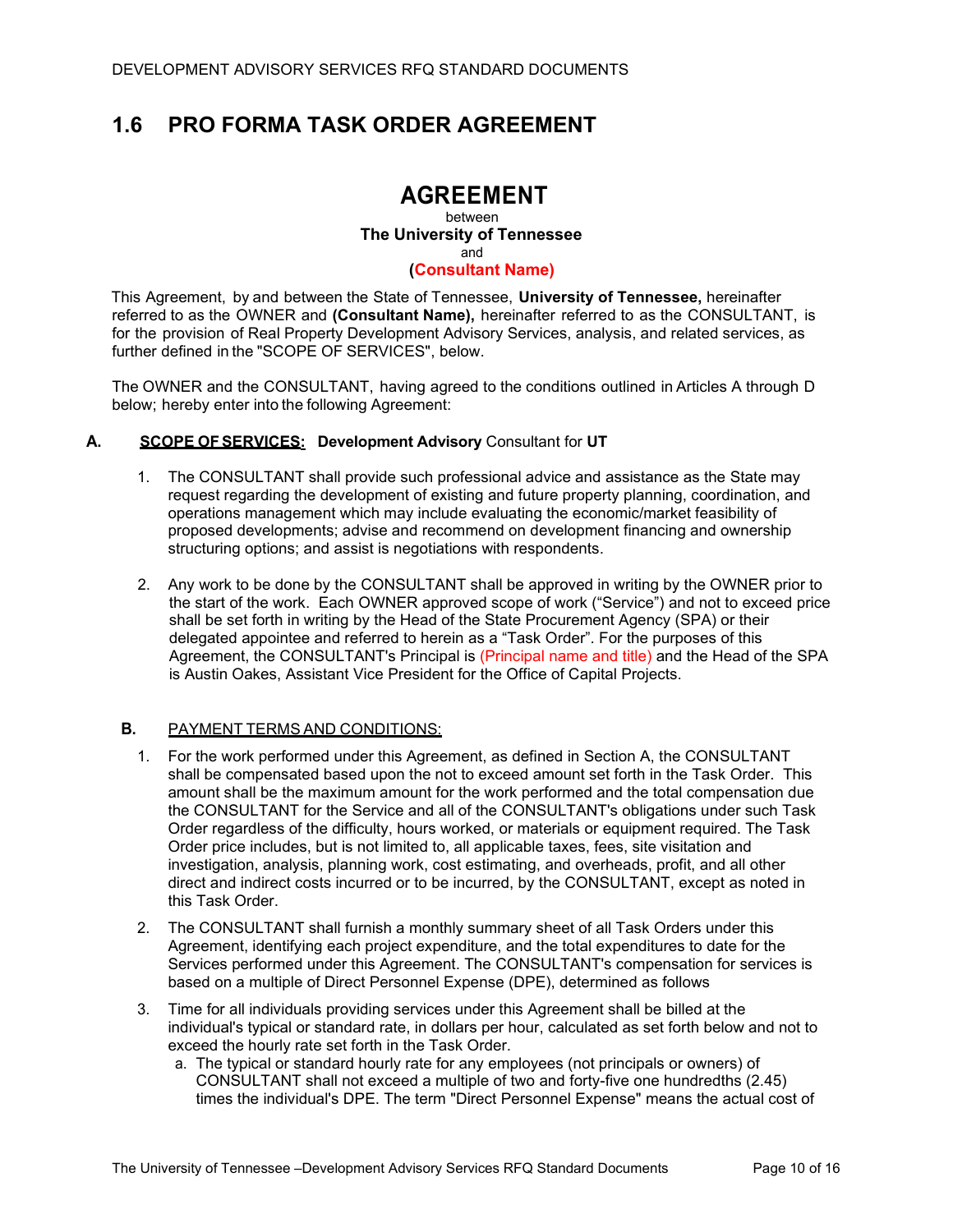the individual to the company, which may not exceed one hundred thirty nine percent (139%) of the individual's base salary. "Direct Personnel Expense" includes the cost of the individual's base salary and of mandatory and customary benefits such as statutory employee benefits, insurance, sick leave, holidays and vacations, pensions, and similar benefits.

- b. The typical or standard hourly rate for any principals and owners of CONSULTANT shall not exceed the greater of (A) a multiple of two and forty-five one hundredths (2.45) times the individual's DPE or (B) the average of the highest typical or standard hourly rate charged by an employee under the employ of said principal or owner for services provided under this Agreement.
- 4. Invoices to the CONSULTANT for surveys, tests, reports or other outside professional services for work authorized under this Agreement, shall be paid to the CONSULTANT with a fee, where the total payment does not to exceed one and twenty-one hundredths (1.20) times the amount invoiced to the CONSULTANT.
- 5. The OWNER shall reimburse the CONSULTANT the actual verified cost of reproduction of drawings and specifications, computer services, renderings and models, and special supplies authorized by the STATE.
- 6. The CONSULTANT shall not be reimbursed for any traveling or living expenses in connection with this Agreement, unless approved in writing in advance by the STATE If approved, compensation to the CONSULTANT for travel, meals, and/or lodging shall be subject to the amounts and limitations specified in the "University of Tennessee Travel Regulations," as they are amended from time to time or be subject to an agreed amount per person per day between the CONSULTANT and STATE.
- 7. Intentionally deleted.
- 8. The CONSULTANT shall submit all invoices, in a form acceptable to the OWNER with all of the necessary supporting documentation, prior to any reimbursement of allowable costs. Such invoices will be submitted monthly and shall include any reimbursement for travel expenses as defined under Paragraph 6 of this Section.
- 9. The Payment of an invoice by the OWNER shall not prejudice the OWNER's right to object to or to question any invoice or matter in relation thereto. Such payment by the OWNER shall neither be construed as acceptance of any part of the work or service provided nor as an approval of any of the costs invoiced therein. CONSULTANT's invoice shall be subject to reduction for amounts included in any invoice or payment theretofore made which are determined by the OWNER, on the basis of audits conducted in accordance with the terms of this Agreement, not to constitute allowable costs. Any payment shall be reduced for overpayments or increased for under-payments on subsequent invoices.

### **C. TERM:**

- 1. Term. This Agreement shall be effective for the period commencing on the date of full and complete execution of this Agreement and ending on **the date that is five (5) years after the date of the last signature on this Agreement**. The CONSULTANT hereby acknowledges and affirms that the STATE shall have no obligation for services rendered by the CONSULTANT which were not performed within this specified Agreement period.
- 2. Intentionally Deleted.
- 3. In Process Work Term Extension. This Agreement shall be automatically extended for a period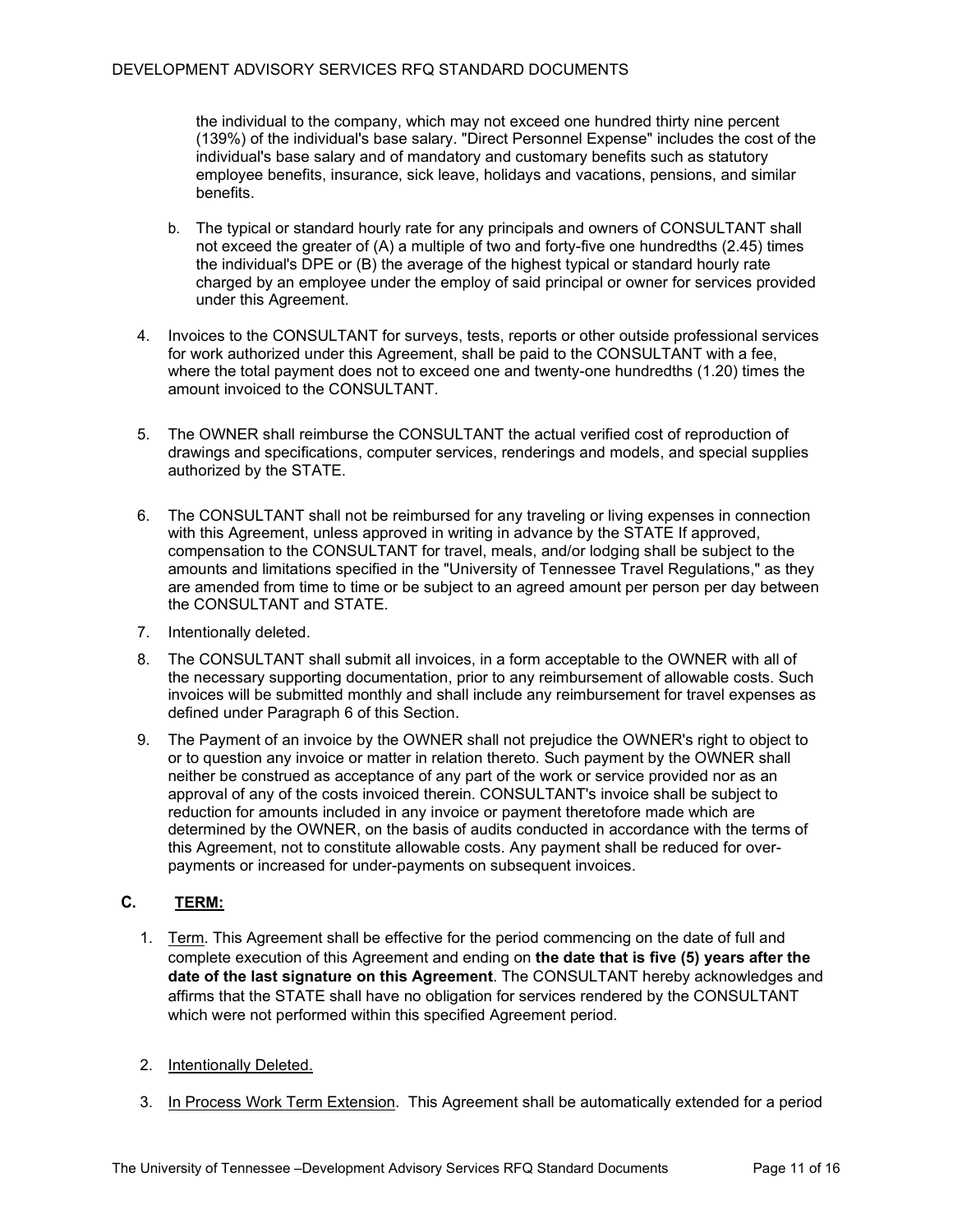180 days beginning at the end of the term for the purpose of completing all Task Order activities associated with any authorized work initiated during the term of this Agreement.

### **D. STANDARD TERMS AND CONDITIONS:**

- 1. The OWNER is not bound by this Agreement until it is approved by the appropriate Owner officials as indicated on the signature page of this Agreement.
- 2. This Agreement may be modified only by a written amendment which has been executed and approved by the appropriate parties as indicated on the signature page of this Agreement, upon submission of a thirty (30) day written notice.
- 3. The OWNER may terminate this Agreement by giving the CONSULTANT at least thirty (30) days written notice before the effective termination date. The CONSULTANT shall be entitled to receive compensation for the Services in an amount which the State determines to be equitable compensation for any work which has been completed prior to the date of termination.
- 4. If the CONSULTANT fails to properly perform its obligations under this Agreement or violates any terms of this Agreement, the OWNER shall have the right to immediately terminate this Agreement and withhold payments in excess of fair compensation for completed services. The CONSULTANT shall not be relieved of liability to the OWNER for damages sustained by virtue of any breach of this Agreement by the CONSULTANT.
- 5. The CONSULTANT shall not assign this Agreement or enter into a sub-Agreement for any of the services performed under this Agreement without obtaining the prior written approval of the OWNER. If such sub-Agreements are approved by the OWNER, they shall contain, at a minimum, Paragraphs D.6 and D.8 of this Agreement.
- 6. The CONSULTANT warrants that no part amounts under this Agreement shall be paid directly or indirectly to an employee or official of the State of Tennessee as wages, compensation or gifts in exchange for acting as an officer, agent, employee, sub-contractor, or consultant to the CONSULTANT in connection with any work contemplated or performed relative to this Agreement.
- 7. The CONSULTANT shall maintain documentation for all charges against the OWNER under this Agreement. The books, records, and documents of the CONSULTANT, insofar as they relate this Agreement, shall be maintained for a period of five (5) years from the date of the final payment and shall be subject to audit at any reasonable time and upon reasonable notice by the State agency or the Comptroller of the Treasury, or their duly appointed representatives. The records shall be maintained in accordance with generally accepted accounting principles.
- 8. No person on the grounds of handicap, race, color, religion, sex, or national origin will be excluded from participation in, or be denied benefits of, or be otherwise subjected to discrimination in the performance of this Agreement, or in the employment practices of the CONSULTANT. The CONSULTANT shall, upon request, show proof of such non-discrimination, and shall post in conspicuous places, available to all employees and applicants, notices on non-discrimination.
- 9. Prohibition of Illegal Immigrants
	- a. The requirements of Public Acts of 2006, Chapter Number 878, of the State of Tennessee, addressing the use of illegal immigrants in the performance of any Agreement to supply goods or services to the State of Tennessee, shall be a material provision of this Agreement, a breach of which shall be grounds for monetary and other penalties, including termination of this Agreement.
	- b. The Consultant hereby attests, certifies, warrants, and assures that the Consultant shall not knowingly utilize the services of an illegal immigrant in the performance of this Agreement and shall not knowingly utilize the services of any sub-contractor or consultant who will utilize the services of any illegal immigrant in the performance of this Agreement. The Consultant shall affirm this attestation, in writing, by his signature on this Agreement.
	- c. The Consultant understands and agrees that failure to comply with this section will be subject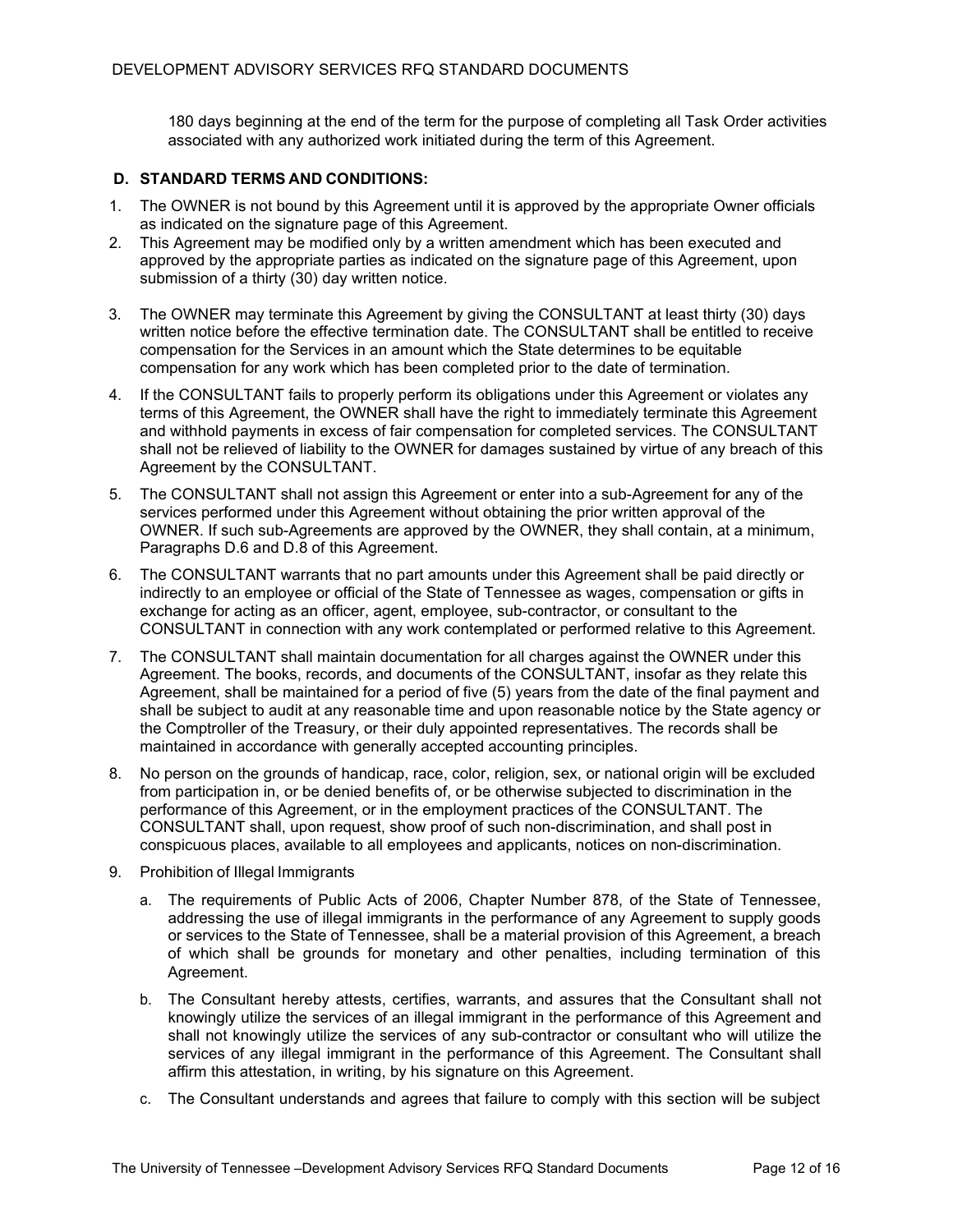to the sanctions of Public Chapter 878 of 2006 for acts or omissions occurring after its effective date. This law provides for the prohibition of a Consultant from any sub-Agreement with, or submitting an offer, proposal, or bid to Agreement with the State of Tennessee to supply goods or services for a period of one year after a Consultant is discovered to have knowingly used the services of illegal immigrants during the performance of this Agreement.

- d. For purposes of this Agreement, "illegal immigrant" shall be defined as any person who is not either a United States citizen, a lawful permanent resident, or a person whose physical presence in the United States is authorized or allowed by the Department of Homeland Security and who, under Federal immigration laws and/or regulations, is authorized to be employed in the U.S. or is otherwise authorized to provide services under the Agreement.
- 10. The CONSULTANT shall maintain insurance coverage with the limits set forth below. CONSULTANT's certificates of insurance, in a form acceptable to the OWNER, shall be provided to the OWNER before the date of this Agreement and thereafter upon written request. The certificate of insurance required by this paragraph shall contain a provision requiring notice of cancellation to the OWNER.

| a. Commercial General Liability                                       |             |
|-----------------------------------------------------------------------|-------------|
| Each Occurrence                                                       | \$1,000,000 |
| Aggregate                                                             | \$1,000,000 |
| b. Commercial Automobile Liability                                    |             |
| Any Auto - Each Accident, Combined Single Limit \$1,000,000           |             |
| c. Workers' Compensation as required by statute, including employer's |             |
| Each Accident                                                         | 100,000     |
| Disease, each employee                                                | 100,000     |
| Disease, policy limits                                                | 500,000     |
| d. Professional Liability Insurance                                   |             |
| Each Claim                                                            | \$1,000,000 |
| Annual Aggregate                                                      | \$1,000,000 |
|                                                                       |             |

- 11. The CONSULTANT agrees to pay all taxes incurred in performance of this Agreement.
- 12. The STATE shall have no liability except as specifically provided in this Agreement.
- 13. The CONSULTANT shall comply with all applicable Federal and State laws and regulations in the performance of this Agreement.
- 14. This Agreement shall be governed by laws of the State of Tennessee.

This Agreement is entered into on this the day of 2022.

liability with limits of: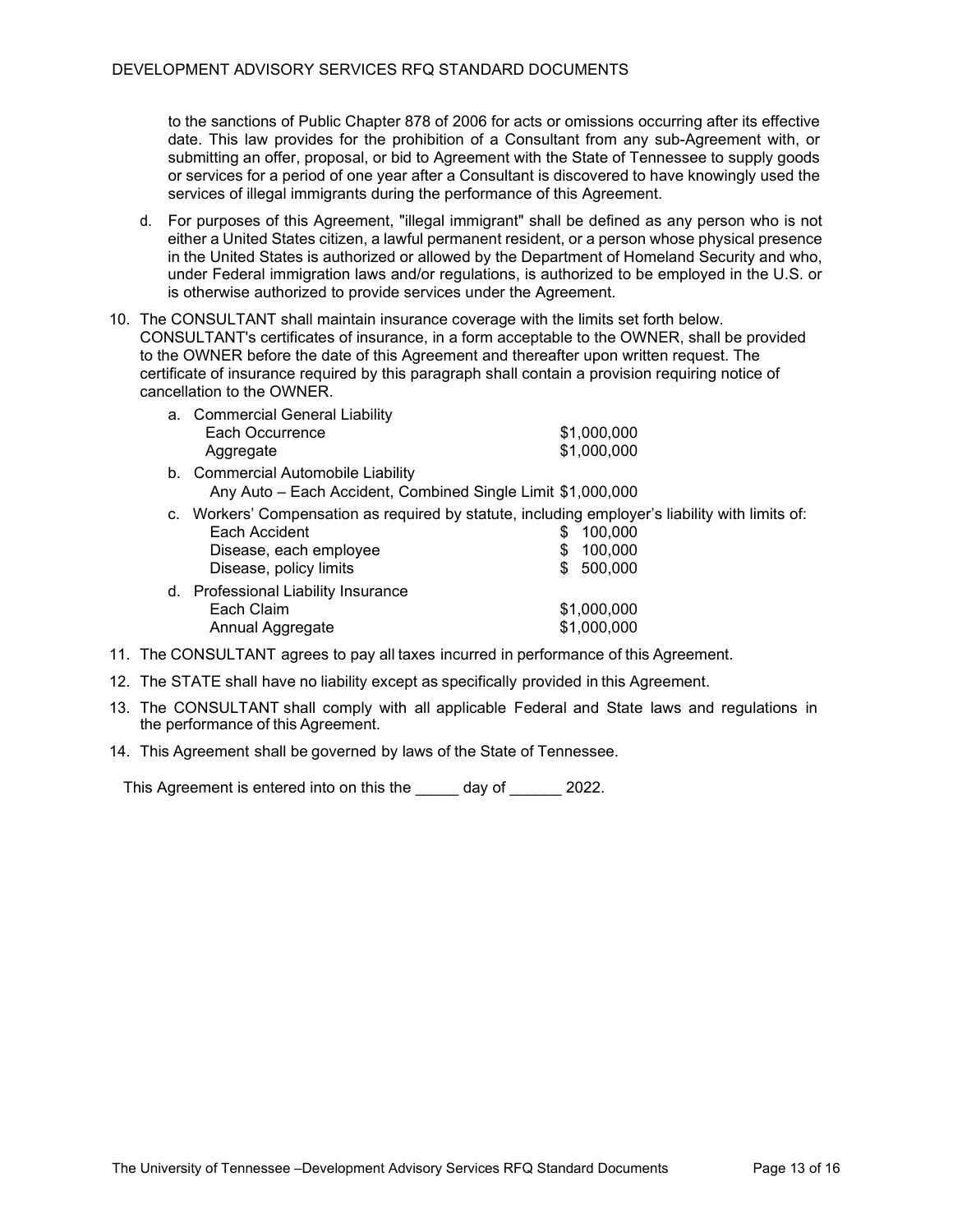## DEVELOPMENT ADVISORY SERVICES RFQ STANDARD DOCUMENTS

| <b>Consultant:</b>                                                          |      |      |
|-----------------------------------------------------------------------------|------|------|
|                                                                             |      |      |
| Signature                                                                   | Name | Date |
|                                                                             |      |      |
| <b>Title</b>                                                                |      |      |
| The University of Tennessee:                                                |      |      |
|                                                                             |      |      |
| <b>Austin Oakes</b><br>Assistant Vice President, Office of Capital Projects |      | Date |
| Approved as to Form and Legality:                                           |      |      |
|                                                                             |      |      |

C. Ryan Stinnett General Counsel

Date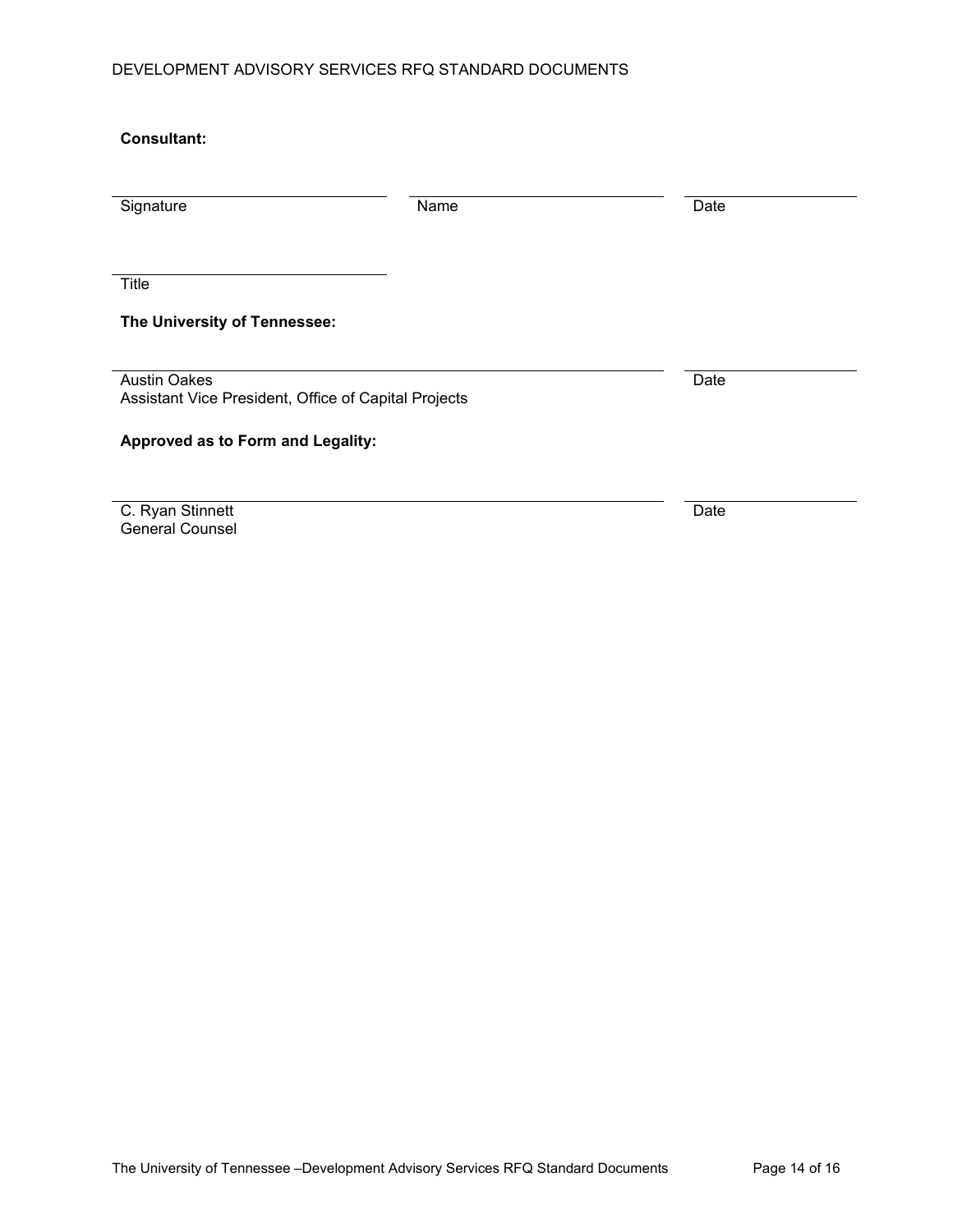# **1.7 EVALUATION GUIDE**

A. Scoring

The evaluation process is designed to award the Proposer with the highest total score which is derived from the highest total points of the Qualification Statement provided in Section 2.2, Qualification Statement.

- B. Process
	- 1. After the proposal deadline provided in RFQ Section 2.1, Schedule of Events, the Owner will open and review each Qualification Statement for a "Pass" or "Fail" evaluation based on compliance with each of the Mandatory Requirements of Section 2.2, Qualification Statement, and the following proposal format and content requirements.
		- a. Received on or before the proposal deadline.
		- b. Formatted as required and does not exceed size or page number limits.
		- c. Contains no bid amount information.
		- d. Proposer did not submit alternate proposals.
		- e. Proposer did not submit multiple proposals in a different form.
		- f. Does not contain restrictions of the rights of the Owner or other qualification of the proposal.
	- 2. If the Owner determines that a proposal may have failed to meet one or more of the "Pass or Fail" criteria or the proposal format and content requirements, the Evaluation Team, described below, will review that proposal and make its own determination, documented in writing, of whether (1) the proposal meets requirements for further evaluation or (2) the Owner will request clarifications or corrections to enable further evaluation or (3) the Owner will determine the proposal non-responsive to the RFQ and reject it.
	- 3. An Evaluation Team made up of three or more employees of the University of Tennessee will evaluate responsive proposals. The Evaluation Team may utilize technical advisers.
	- 4. The Owner may contact references provided by the proposer and other sources available for reference information.
	- 5. Each Evaluation Team member will independently evaluate proposals and assign points using Section B, Qualifications and Experience, and Section C, Technical Approach, in RFQ Section 2.2, Qualifications Statement.
	- 6. The Owner reserves the right, at its sole discretion, to request proposer clarification of a Technical Proposal or to conduct clarification discussions with proposers. Such discussions shall be limited to specific sections of the proposal identified by the Owner. The subject proposer shall put the resulting clarification in writing as may be required by the Owner.
	- 7. The Owner reserves the right to receive an oral presentation from a proposer. Oral presentation topics and the number of firms presenting are at the sole discretion of the Owner.
	- 8. Using the scores from the Evaluation Team, the Owner will develop Qualification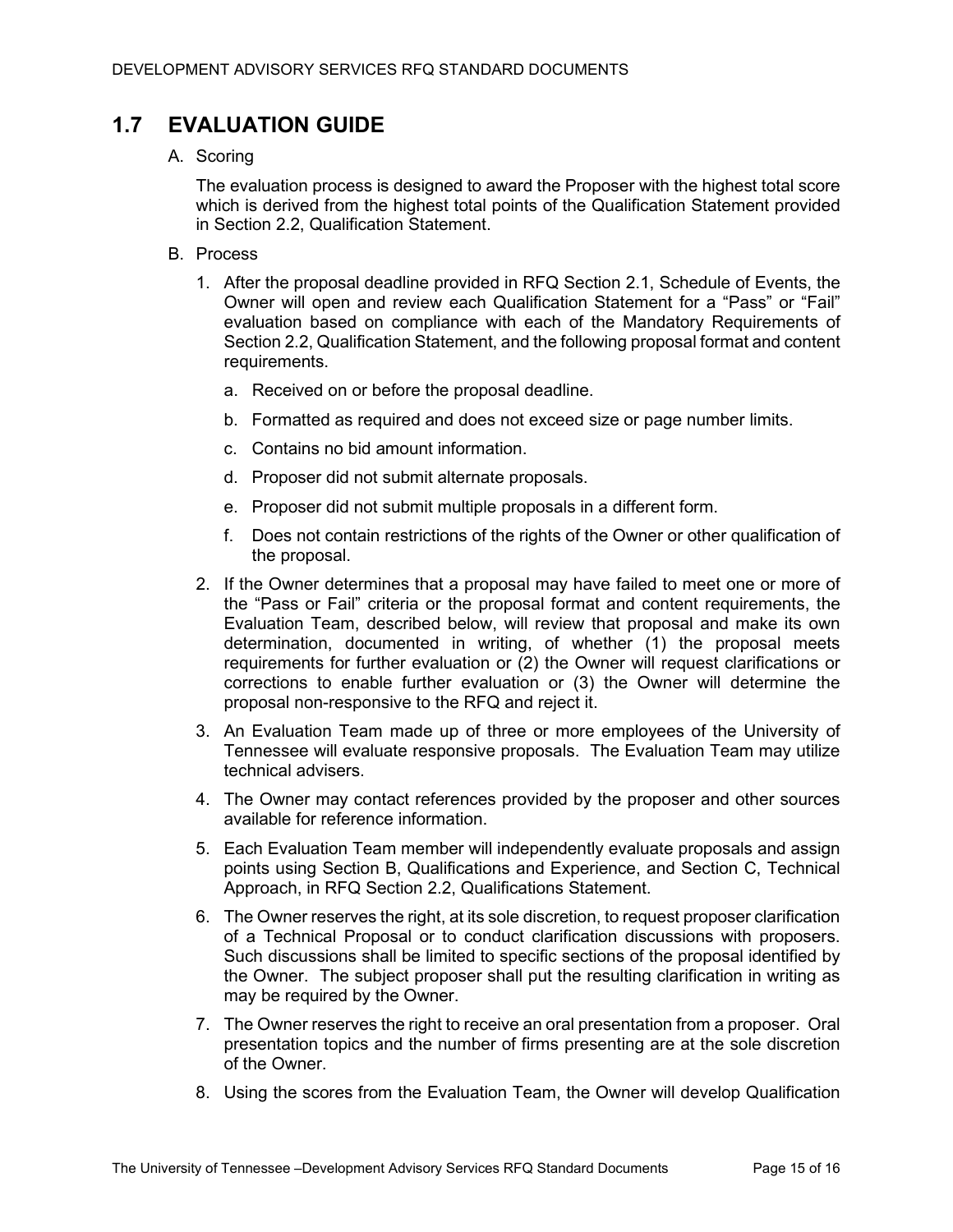Statement Scores. For each proposer the median score of all evaluators' scores is determined for both Qualification Statement Sections B and C. The two median scores for each proposer are added to determine the proposer's total Qualification Statement Score.

- 9. After Qualification Statement Proposal evaluations are completed the Owner will advise proposers of evaluation results.
- 10. The evaluation team of the Owner will then negotiate a contract with the best qualified Proposer for services at compensation which the evaluation team and Owner determines to be fair and reasonable.
- 11. Should the evaluation team and Owner be unable to negotiate a satisfactory contract with the firm considered to best qualified, at a price determined to be fair and reasonable, negotiations will continue with other qualified firms until an agreement is reached.

END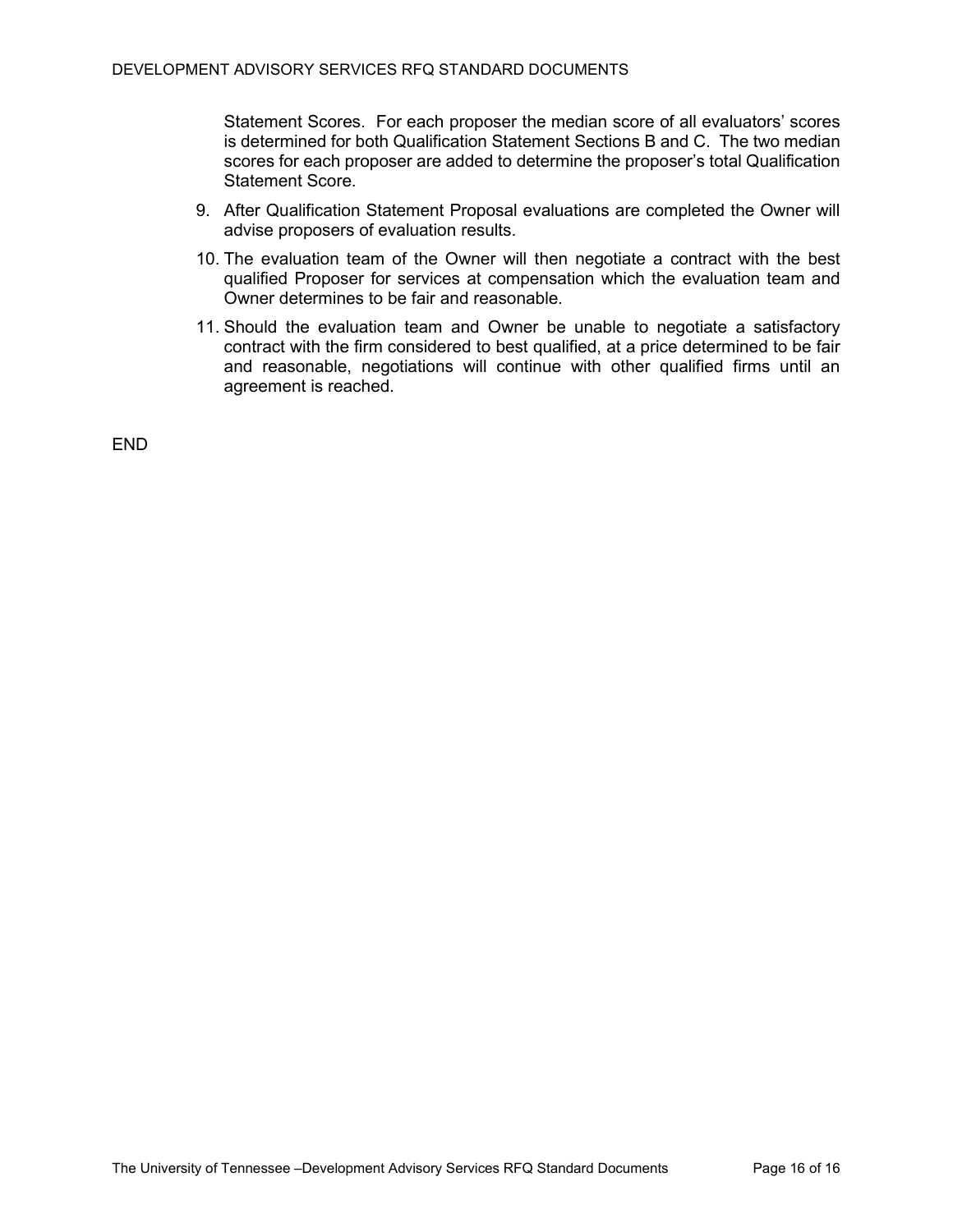# **2.0 PROJECT SPECIFIC DOCUMENTS**

# **2.1 SCHEDULE OF EVENTS**

The following table provides the Owner's proposed Schedule of Events. The Owner reserves the right, at its sole discretion, to change this schedule. The Owner will communicate a change to the Schedule of Events to entities from whom the Owner has received a Notice of Intent to Propose.

| <b>EVENT</b>                                                                     | <b>DATE</b>           | <b>TIME at</b><br><b>LOCATION</b> |
|----------------------------------------------------------------------------------|-----------------------|-----------------------------------|
| 1. Owner Issues RFQ                                                              | 2/20/2022             |                                   |
| 2. Project Review Conference<br>See Zoom link below                              | 3/1/2022              | 2:00 p.m.<br>Eastern              |
| 3. Notice of Intent to Propose Deadline                                          | 3/4/2022              |                                   |
| 4. Comments Deadline                                                             | 3/9/2022              |                                   |
| <b>Owner Responds to Comments</b><br>5.                                          | 3/11/2022             |                                   |
| 6. Qualification Statement Deadline                                              | 3/18/2022             | 5:00 p.m.<br>Eastern              |
| Target Date for Notification of Proposers for<br>7.<br><b>Oral Presentations</b> | 3/31/2022             |                                   |
| <b>Target Date for Oral Presentations</b><br>8.                                  | 4/7/2022 and 4/8/2022 |                                   |
| 9. Owner Advises Proposers of Evaluation<br>Results & Notice of Intent to Award  | 4/13/2022             |                                   |
| 10. Cost Proposal Due                                                            | 4/25/2022             |                                   |
| 11. Anticipated Notice To Proceed Date                                           | 5/4/2022              |                                   |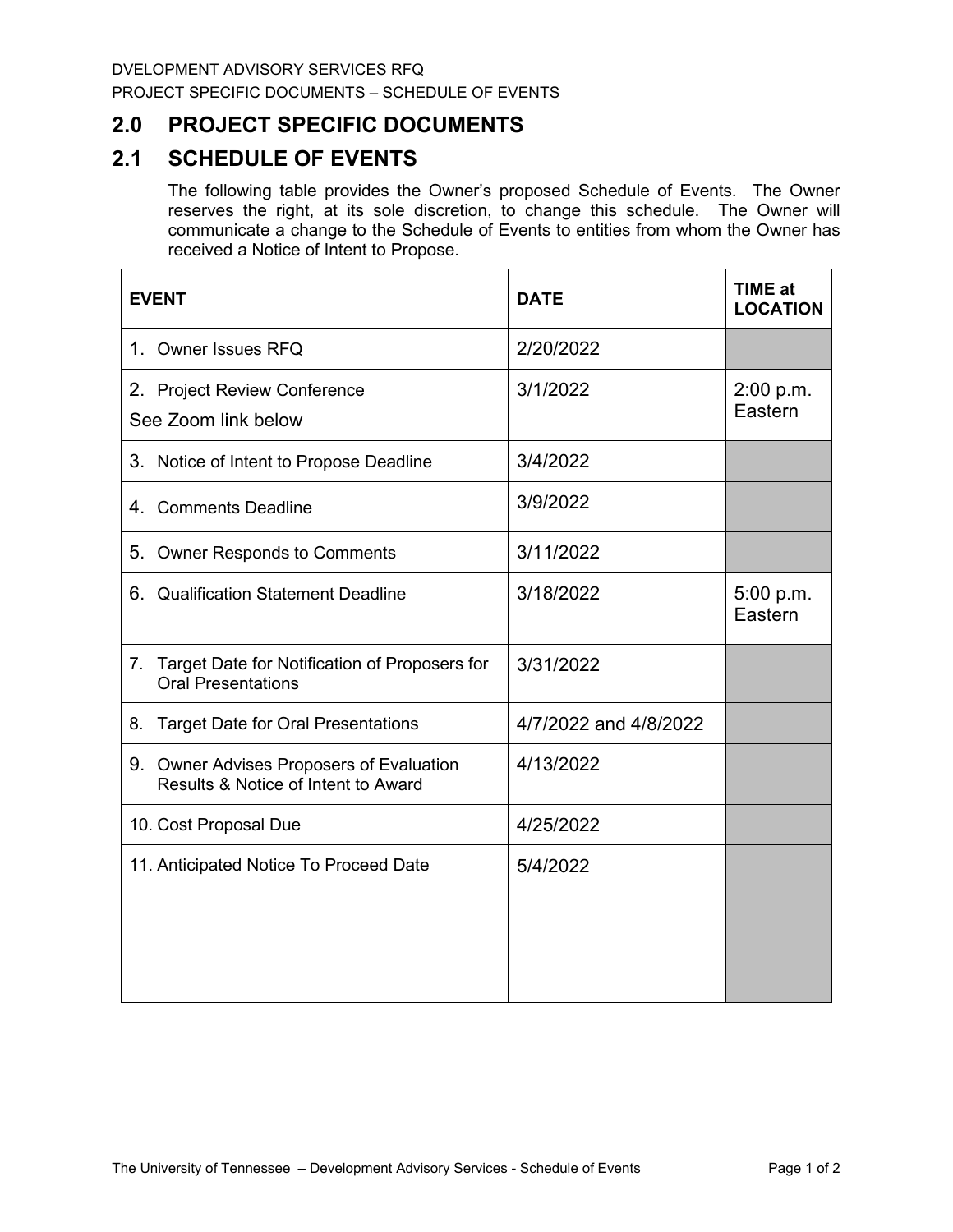## DVELOPMENT ADVISORY SERVICES RFQ PROJECT SPECIFIC DOCUMENTS – SCHEDULE OF EVENTS

## **Project Review Conference Instructions:**

Zoom:

Join from PC, Mac, Linux, iOS or Android:<https://tennessee.zoom.us/j/99573156265>

Or iPhone one-tap (US Toll): +16468769923,99573156265# or +13017158592,99573156265#

Or Telephone:

Dial:

- +1 646 876 9923 (US Toll)
- +1 301 715 8592 (US Toll)
- +1 312 626 6799 (US Toll)
- +1 669 900 6833 (US Toll)
- +1 253 215 8782 (US Toll)
- +1 346 248 7799 (US Toll)

Meeting ID: 995 7315 6265

International numbers available:<https://tennessee.zoom.us/u/abwlstRnGQ>

END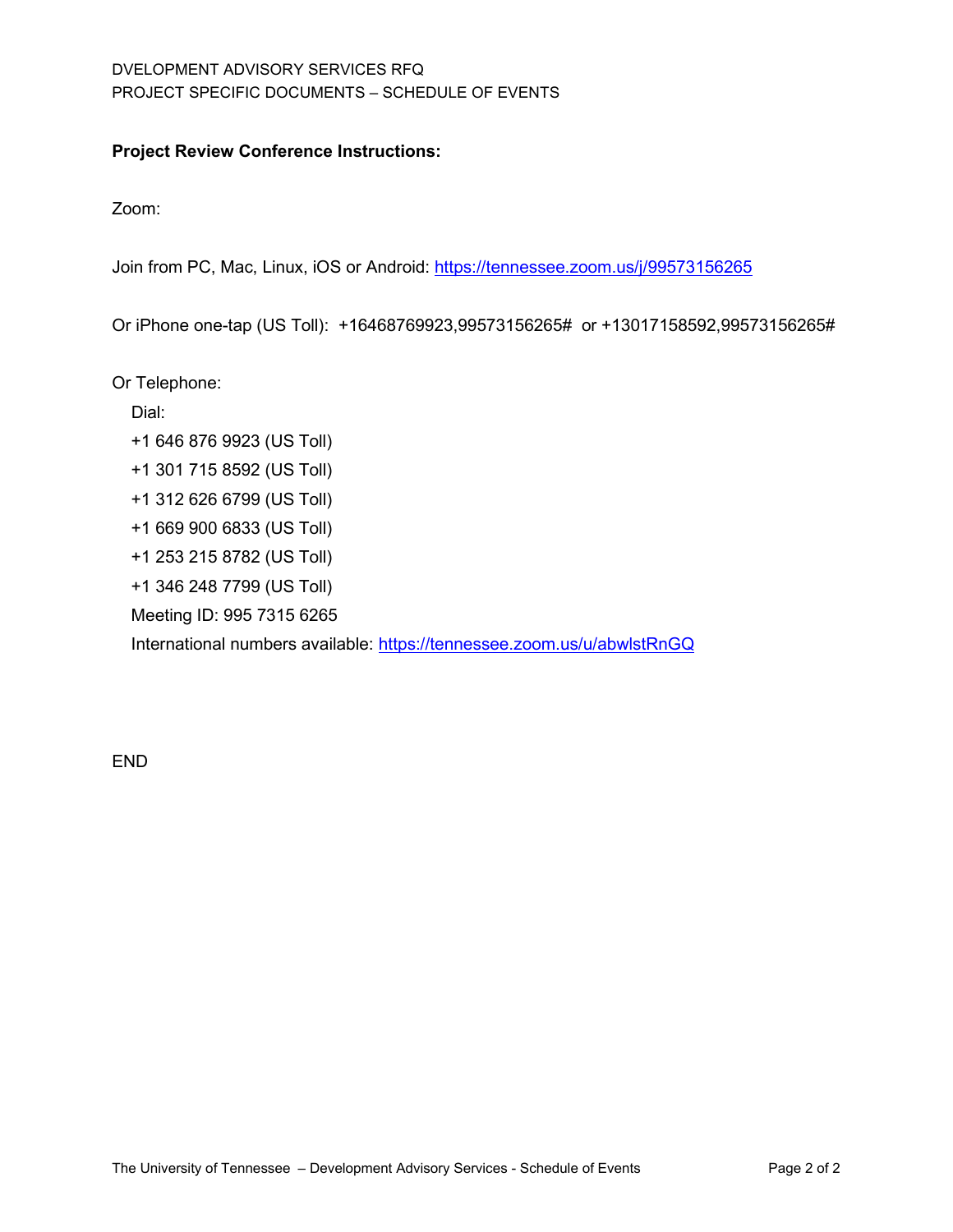# **2.2 QUALIFICATIONS STATEMENT**

| <b>PROPOSER NAME: &lt;&lt; Name&gt;&gt;</b>                                                                                                                                                                                                                                                                                                                |                                                          |  |
|------------------------------------------------------------------------------------------------------------------------------------------------------------------------------------------------------------------------------------------------------------------------------------------------------------------------------------------------------------|----------------------------------------------------------|--|
| <b>QUALIFICATIONS STATEMENT SECTION A:</b><br><b>MANDATORY REQUIREMENTS</b><br>Owner Evaluation for Each Requirement: Pass or Fail                                                                                                                                                                                                                         | <b>Submission</b><br><b>Page Number</b><br>(By Proposer) |  |
| A.1 Provide a completed Certification Statement, in the format provided<br>herein.                                                                                                                                                                                                                                                                         |                                                          |  |
| A.2 Describe Proposer's form of business (e.g., corporation, partnership,<br>limited liability company) and the U.S. state in which it is established.                                                                                                                                                                                                     |                                                          |  |
| A.3 Provide a statement of whether there have been mergers,<br>acquisitions, or sales of Proposer within the last five years, and if so, an<br>explanation providing relevant details.                                                                                                                                                                     |                                                          |  |
| A.4 Provide a statement that discloses pending litigation against<br>Proposer. The Owner reserves the right to request an opinion of<br>Proposer's counsel as to whether pending litigation will impair<br>performance in a contract under this RFQ.                                                                                                       |                                                          |  |
| A.5 Provide a statement declaring whether, in the last ten years, the<br>Proposer has filed, or had filed against it, bankruptcy or insolvency<br>proceeding, whether voluntary or involuntary, or undergone the<br>appointment of a receiver, trustee, or assignee for the benefit of creditors,<br>and if so, an explanation providing relevant details. |                                                          |  |
| A.6 Identify Proposer's primary contact person for the Owner including<br>mailing address, telephone number, and email address.                                                                                                                                                                                                                            |                                                          |  |
| A.7 Provide a statement declaring Proposer does not have a prohibition<br>for proposing as stated in RFQ Section 1.4.D.9 and an explanation of<br>potential conflict.                                                                                                                                                                                      |                                                          |  |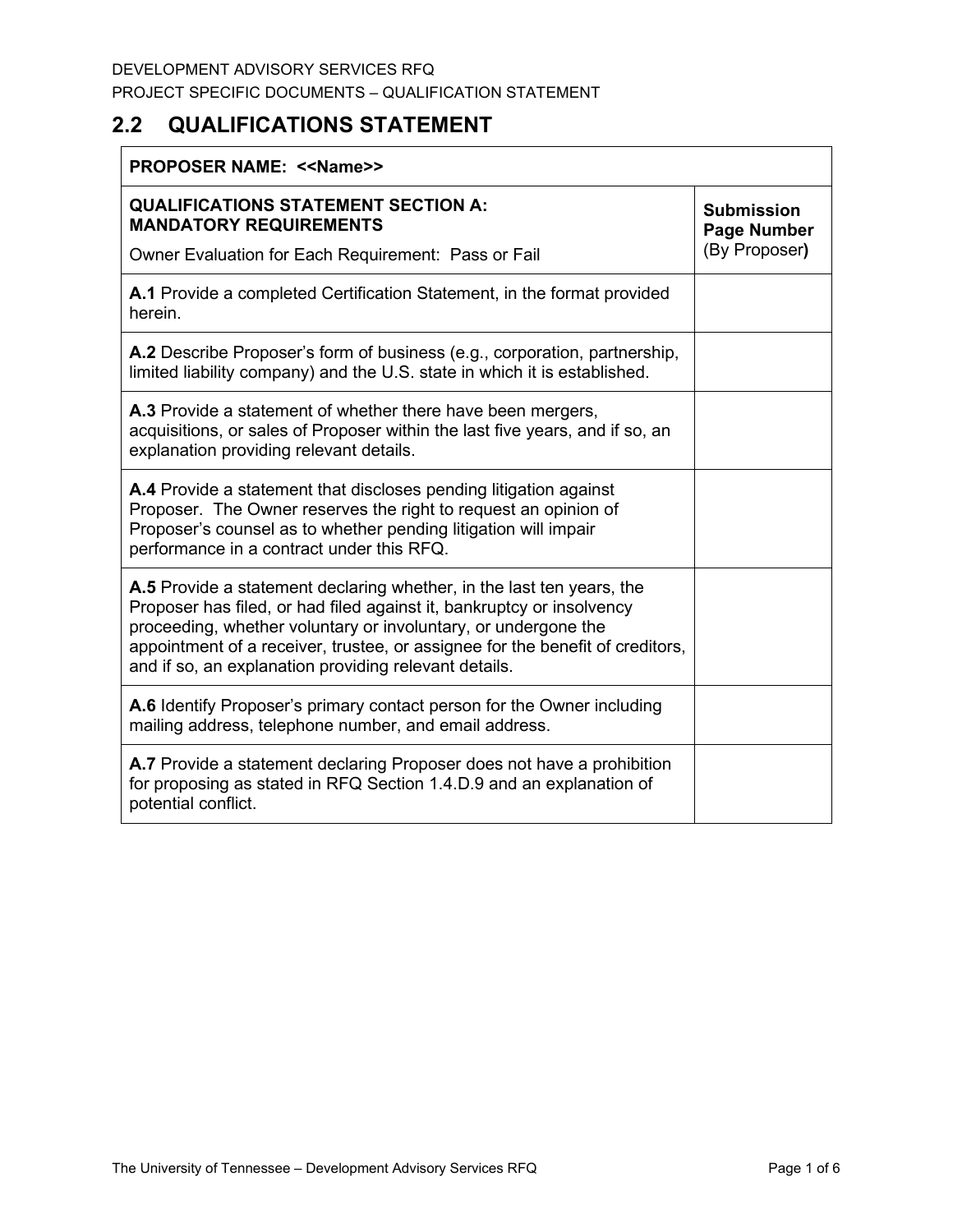## **CERTIFICATION STATEMENT** (In response to Technical Approach Section A.1.)

### **Proposer Legal Entity Name:** \_\_\_\_\_\_\_\_\_\_\_\_\_\_\_\_\_\_\_\_\_\_\_\_\_\_

#### **Proposer Tennessee Contractor License Information:**

#### **The Proposer hereby acknowledges, attests, certifies, warrants, and assures that:**

1. This Qualification Statement constitutes (a) a commitment to provide all services as defined in an Agreement executed pursuant to this Request for Qualifications (RFQ) and (b) confirmation that the Proposer shall comply with all of the provisions in this RFQ.

2. The information detailed in the Qualification Statement submitted herewith in response to the subject RFQ is truthful, accurate and complete.

3. The Qualification Statement submitted herewith in response to the subject RFQ shall remain valid for at least 60 days subsequent to the date of the cost negotiation and thereafter in accordance with a contract pursuant to the RFQ.

4. The Proposer shall not knowingly utilize the services of an illegal immigrant in the performance of an executed Agreement and shall not knowingly utilize the services of a subcontractor, sub-subcontractor, or consultant who utilizes the services of an illegal immigrant in the performance of the Work.

5. As applicable to an executed Agreement, the proposer shall comply with:

- a. the laws of the State of Tennessee;
- b. Title VI of the federal Civil Rights Act of 1964;
- c. Title IX of the federal Education Amendments Act of 1972;
- d. the Equal Employment Opportunity Act and the regulations issued thereunder by the federal government;
- e. the Americans with Disabilities Act of 1990 and the regulations issued thereunder by the federal government;
- f. the condition that the submitted Qualification Statement was independently arrived at, without collusion, under penalty of perjury;
- g. the condition that no amount shall be paid directly or indirectly to an employee or official of the State of Tennessee as wages, compensation, or gifts in exchange for acting as an officer, agent, employee, subcontractor, or consultant to the Proposer in connection with the Procurement under this RFQ; and,
- h. the condition that in compliance with the Iran Divestment Act the Proposer is not on the list created pursuant to Tennessee Code Annotated (TCA) § 12-12-106 and shall not utilize a subcontractor on that list.

6. The person who signs this certification on behalf of the Proposer is legally empowered to bind the proposer to the provisions of this RFQ and a resulting contract.

7. The Proposer shall provide proof of insurance in accordance with the requirements of the RFQ.

8. The Proposer acknowledges receipt of Addendum:

Addendum number(s) and date(s): \_\_\_\_\_\_\_\_\_\_\_\_\_\_\_\_\_\_\_\_\_\_\_\_\_\_\_\_\_\_\_\_\_\_\_\_\_\_\_\_\_\_\_\_\_\_\_\_\_\_\_\_\_\_\_\_\_\_

# **SIGNATURE:** \_\_\_\_\_\_\_\_\_\_\_\_\_\_\_\_\_\_\_\_\_\_\_\_\_\_\_\_\_\_\_\_\_ **DATE:** \_\_\_\_\_\_\_\_\_\_\_\_\_

Printed Name and Title: **Example 20** and  $\overline{a}$  and  $\overline{b}$  and  $\overline{c}$  and  $\overline{d}$  and  $\overline{c}$  and  $\overline{c}$  and  $\overline{d}$  and  $\overline{c}$  and  $\overline{c}$  and  $\overline{c}$  and  $\overline{c}$  and  $\overline{c}$  and  $\overline{c}$  and  $\overline{c}$  and

END OF CERTIFICATION STATEMENT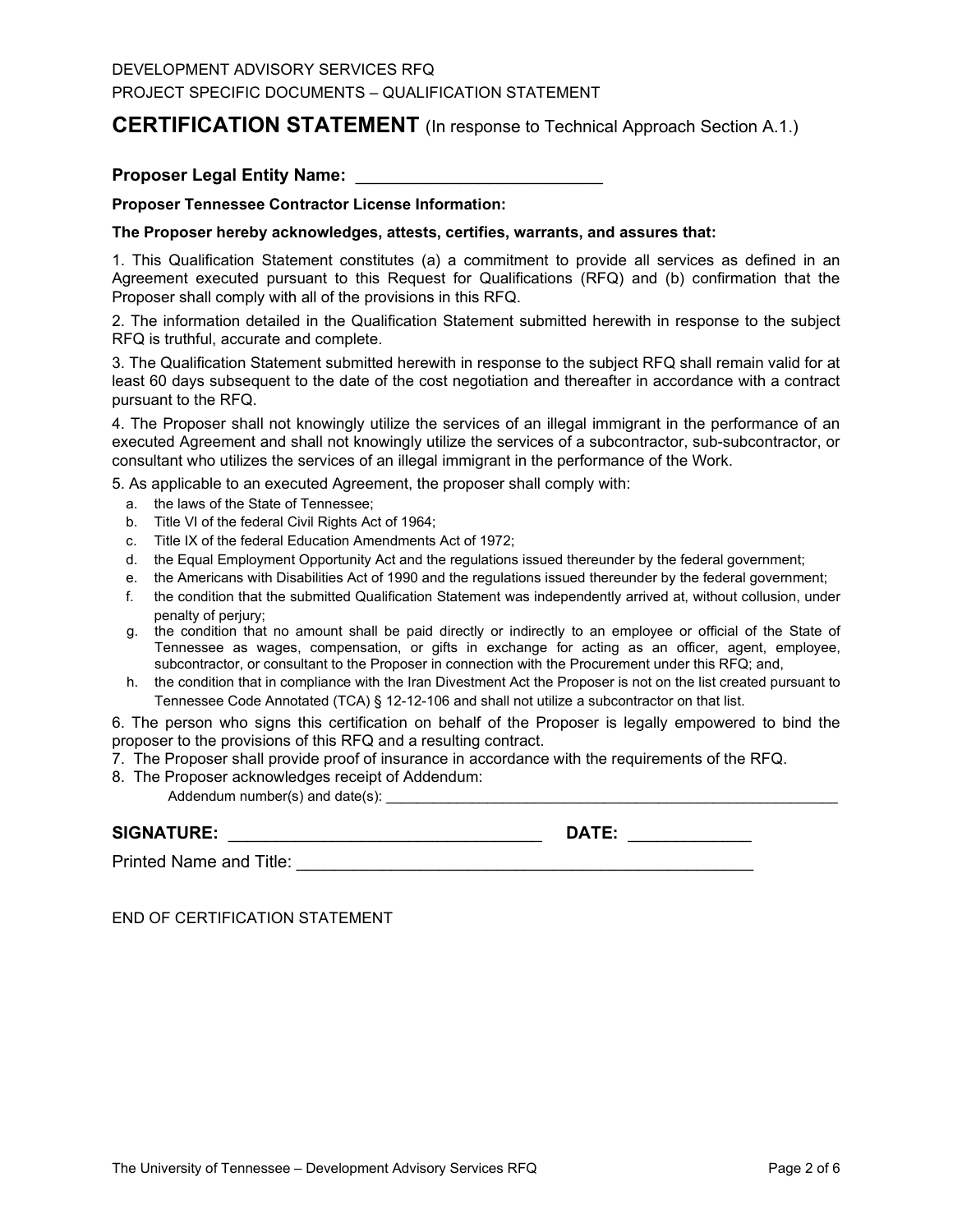| <b>PROPOSER NAME: &lt;&lt; Name&gt;&gt;</b>                                                                                                                                                                                                                                                                                                                                                                                                                                                                                                                                               |                                                          |  |
|-------------------------------------------------------------------------------------------------------------------------------------------------------------------------------------------------------------------------------------------------------------------------------------------------------------------------------------------------------------------------------------------------------------------------------------------------------------------------------------------------------------------------------------------------------------------------------------------|----------------------------------------------------------|--|
| <b>QUALIFICATION STATEMENT SECTION B:</b><br><b>QUALIFICATIONS AND EXPERIENCE</b>                                                                                                                                                                                                                                                                                                                                                                                                                                                                                                         | <b>Submission</b><br><b>Page Number</b><br>(By Proposer) |  |
| <b>B.1</b> Provide a brief statement indicating Proposer's credentials to deliver<br>the services required by this RFQ. Include experience in evaluating and<br>implementing public-private opportunities for higher education entities in<br>areas such as student housing, condominiums, hotels, hospitality, retail,<br>sports and entertainment and mixed-use development. Name the office<br>location(s) providing services and number of employees in each. List<br>your staff's conference presentations and published journal articles that<br>are relevant to the project scope. |                                                          |  |
| 5 points                                                                                                                                                                                                                                                                                                                                                                                                                                                                                                                                                                                  |                                                          |  |
| <b>B.2</b> Provide a listing of recently completed projects that your firm has<br>been engaged in which are similar in concept or have aspects related to<br>the scope of services for this project. Include description, photographs,<br>location, and client name. Identify the firm's role (e.g., prime consultant,<br>subconsultant) on the project. Provide three client references for similar<br>projects including the person's name and title, organization, address,<br>phone number, email address, and project(s) completed under this<br>person's direction.<br>10 points    |                                                          |  |
|                                                                                                                                                                                                                                                                                                                                                                                                                                                                                                                                                                                           |                                                          |  |
| <b>B.3</b> Provide the following work examples:<br>1. Include digital PDF submissions in a separate file to the                                                                                                                                                                                                                                                                                                                                                                                                                                                                           |                                                          |  |
| Qualification Statement for the three projects undertaken by your<br>firm for institutions comparable to this project and listed in the<br>Qualification Statement B.2. These attachments will not count<br>toward the Qualification Statement submission page limits.                                                                                                                                                                                                                                                                                                                    |                                                          |  |
| 2. Owner will utilize such information only for purposes of evaluation<br>and will not reproduce or redistribute such in any manner. If<br>proprietary agreements limit submission of a work example, then<br>the Respondent shall provide                                                                                                                                                                                                                                                                                                                                                |                                                          |  |
| a. The portions that are "public domain" or are not so limited<br>and/or                                                                                                                                                                                                                                                                                                                                                                                                                                                                                                                  |                                                          |  |
| b. Supplementary written description of the work example so<br>as to provide a proxy for the portions of the work example<br>that are relevant to the Owner's project."                                                                                                                                                                                                                                                                                                                                                                                                                   |                                                          |  |
| 10 points                                                                                                                                                                                                                                                                                                                                                                                                                                                                                                                                                                                 |                                                          |  |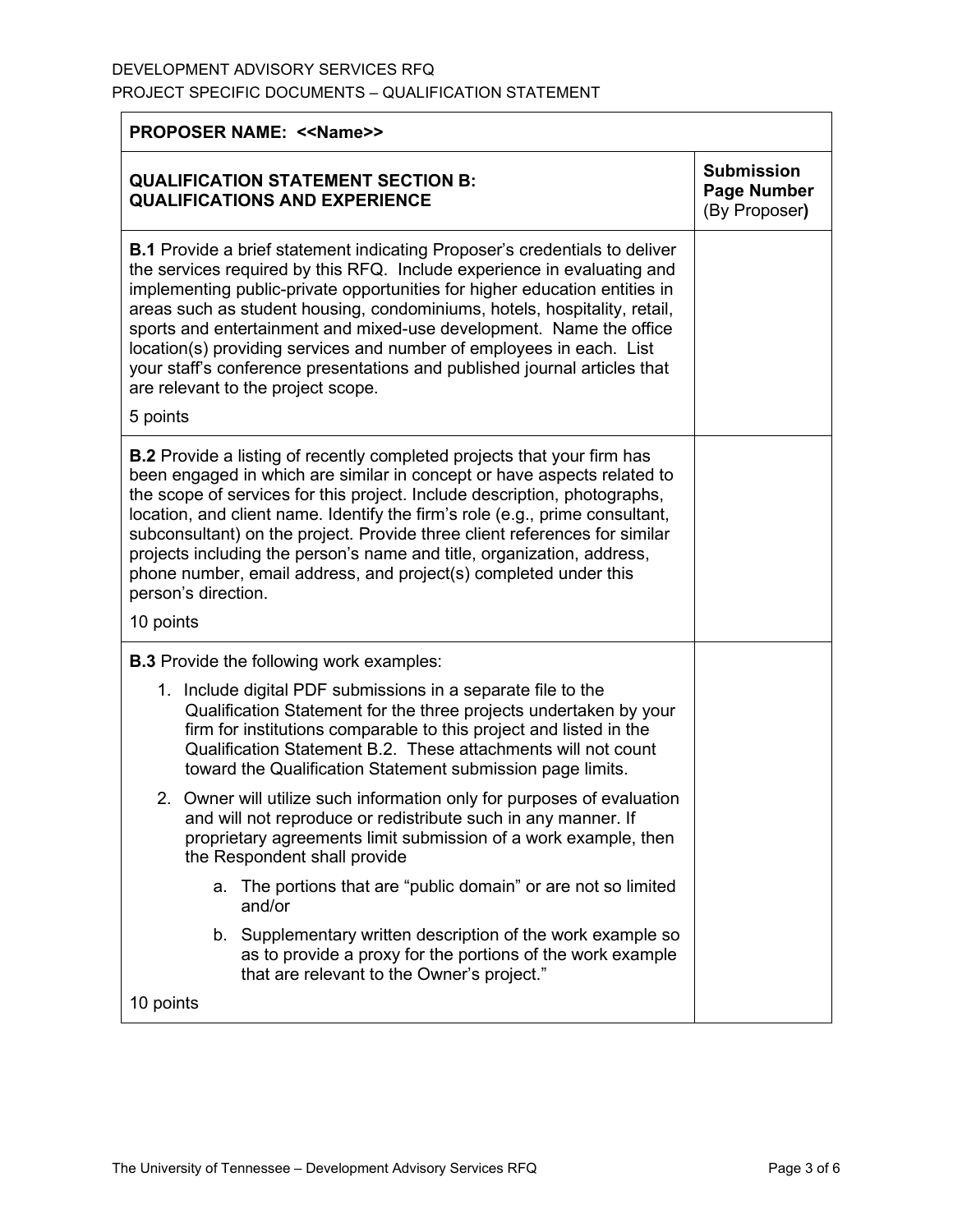| <b>B.4</b> Provide brief (one page or less) resumes of each key staff and<br>Subconsultant staff who will be assigned to this project. Include<br>background information demonstrating the individual's capabilities and<br>qualifications to perform assigned tasks. Identify related experience,<br>professional registration, and years of experience.<br>15 points |  |
|------------------------------------------------------------------------------------------------------------------------------------------------------------------------------------------------------------------------------------------------------------------------------------------------------------------------------------------------------------------------|--|
| <b>B.5</b> Provide a table identifying the personnel named in B.4 assigned to<br>projects named in B.2 and their job titles for those projects.<br>10 points                                                                                                                                                                                                           |  |
| <b>B.6</b> Provide a table identifying the estimated amount of time in hours per<br>week that each of the key personnel identified in B.4 will be committed to<br>this project.<br>5 points                                                                                                                                                                            |  |
| Section B: 55 points                                                                                                                                                                                                                                                                                                                                                   |  |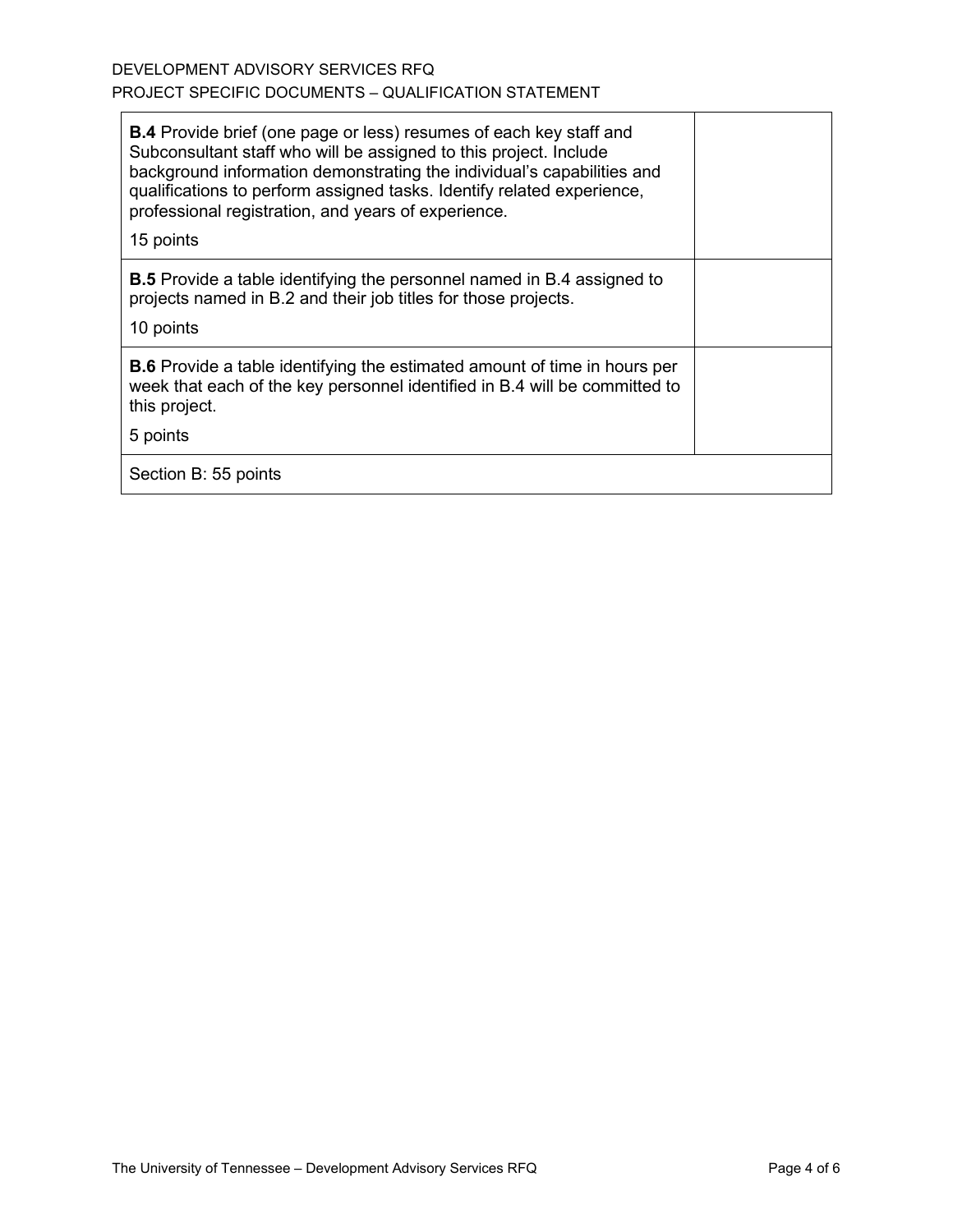| <b>PROPOSER NAME: &lt;&lt; Name&gt;&gt;</b> |                                                                                                                                                                                                                                                                                                                                           |                                                          |  |
|---------------------------------------------|-------------------------------------------------------------------------------------------------------------------------------------------------------------------------------------------------------------------------------------------------------------------------------------------------------------------------------------------|----------------------------------------------------------|--|
|                                             | <b>QUALIFICATION STATEMENT SECTION C:</b><br><b>TECHNICAL APPROACH</b>                                                                                                                                                                                                                                                                    | <b>Submission</b><br><b>Page Number</b><br>(By Proposer) |  |
| 20 points                                   | C.1 Provide a narrative outlining the methodology, approach, and<br>philosophy as an owner's rep used in evaluating and implementing<br>public-private opportunities for higher education entities in areas such as<br>student housing, condominiums, hotels, hospitality, retail, sports and<br>entertainment and mixed-use development. |                                                          |  |
|                                             | <b>C.2</b> Support the response to C.1 above by providing the following:                                                                                                                                                                                                                                                                  |                                                          |  |
|                                             | 1. A sample list of tasks, deliverables, and milestone activities<br>demonstrating the firm's approach to this project and how your<br>firm would communicate project status and progress<br>throughout the initiative.                                                                                                                   |                                                          |  |
|                                             | 2. A sample project timeline with supporting information for each<br>phase or major component of the scope of services and<br>including durations and target completion dates for each.                                                                                                                                                   |                                                          |  |
|                                             | 3. An organizational description or chart illustrating roles and<br>reporting relationships of project staff including any<br>Subcontractor staff.                                                                                                                                                                                        |                                                          |  |
| 10 points                                   |                                                                                                                                                                                                                                                                                                                                           |                                                          |  |
|                                             | <b>C.3</b> Describe your firm's diversity participation as follows:                                                                                                                                                                                                                                                                       |                                                          |  |
|                                             | 1. A listing of the Respondent's current contracts with such<br>enterprises.                                                                                                                                                                                                                                                              |                                                          |  |
|                                             | 2. An estimate of the level of participation by such enterprises in<br>a contract awarded to the Respondent pursuant to this RFQ.                                                                                                                                                                                                         |                                                          |  |
|                                             | 3. The percent of the Respondent's current employees listed by<br>gender, noting ethnicity and disability.                                                                                                                                                                                                                                |                                                          |  |
| 5 points                                    |                                                                                                                                                                                                                                                                                                                                           |                                                          |  |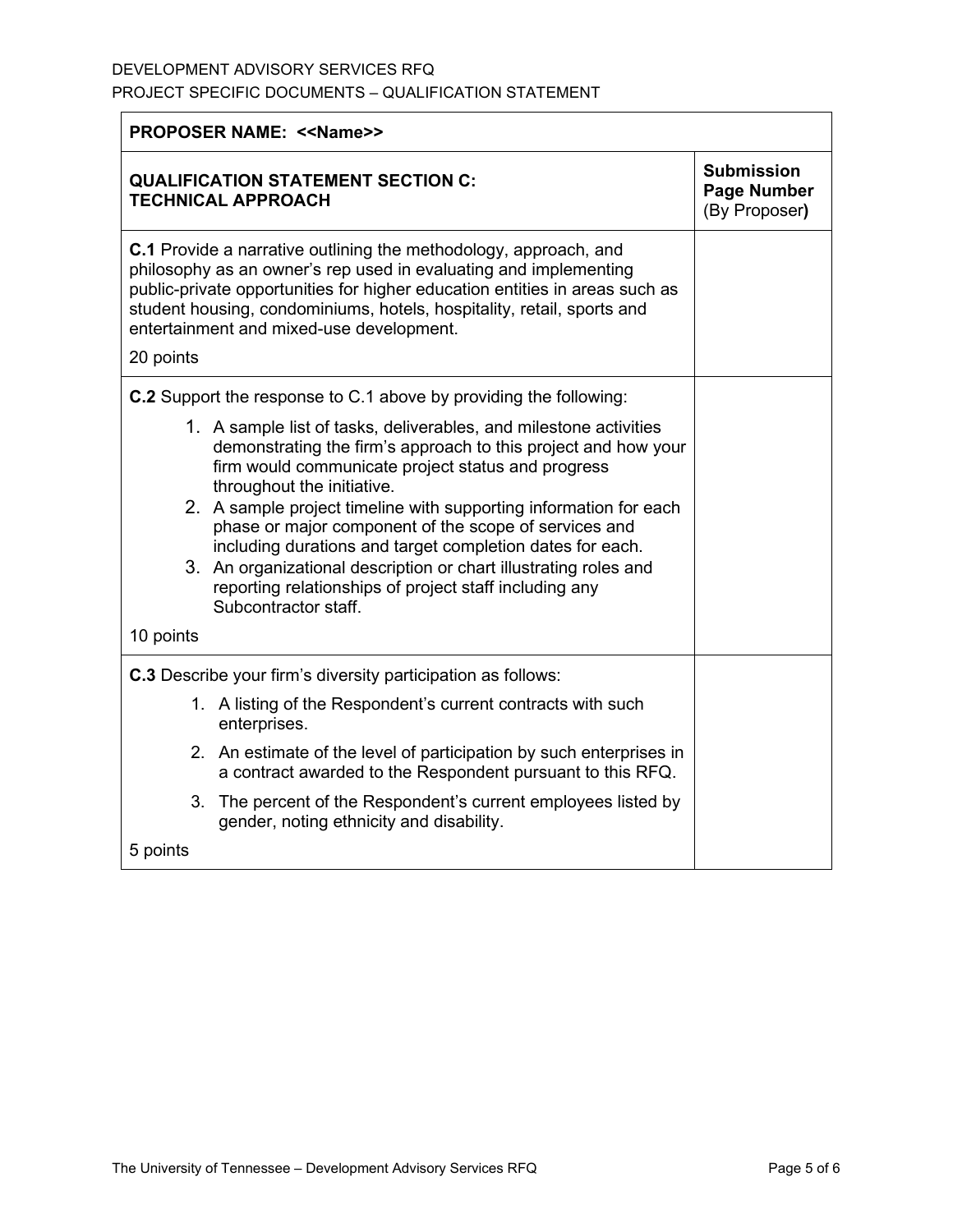**C.4** Oral Presentation and /or Clarification of Qualification Statements:

- **1.** A Respondent may be asked to give an oral presentation or live technical demonstration (in person or via acceptable communication method) to the evaluation committee concerning its submission. The evaluation committee may also require the Respondent to submit written responses to questions regarding its submission.
- **2.** It is within the evaluation committee's discretion whether to require a Respondent to give an oral presentation or live technical demonstration. This action should not be taken to imply acceptance or rejection of a submission.

10 points

Section C: 45 points

Maximum Technical Approach Score: 100 points.

## END OF QUALIFICATIONS STATEMENT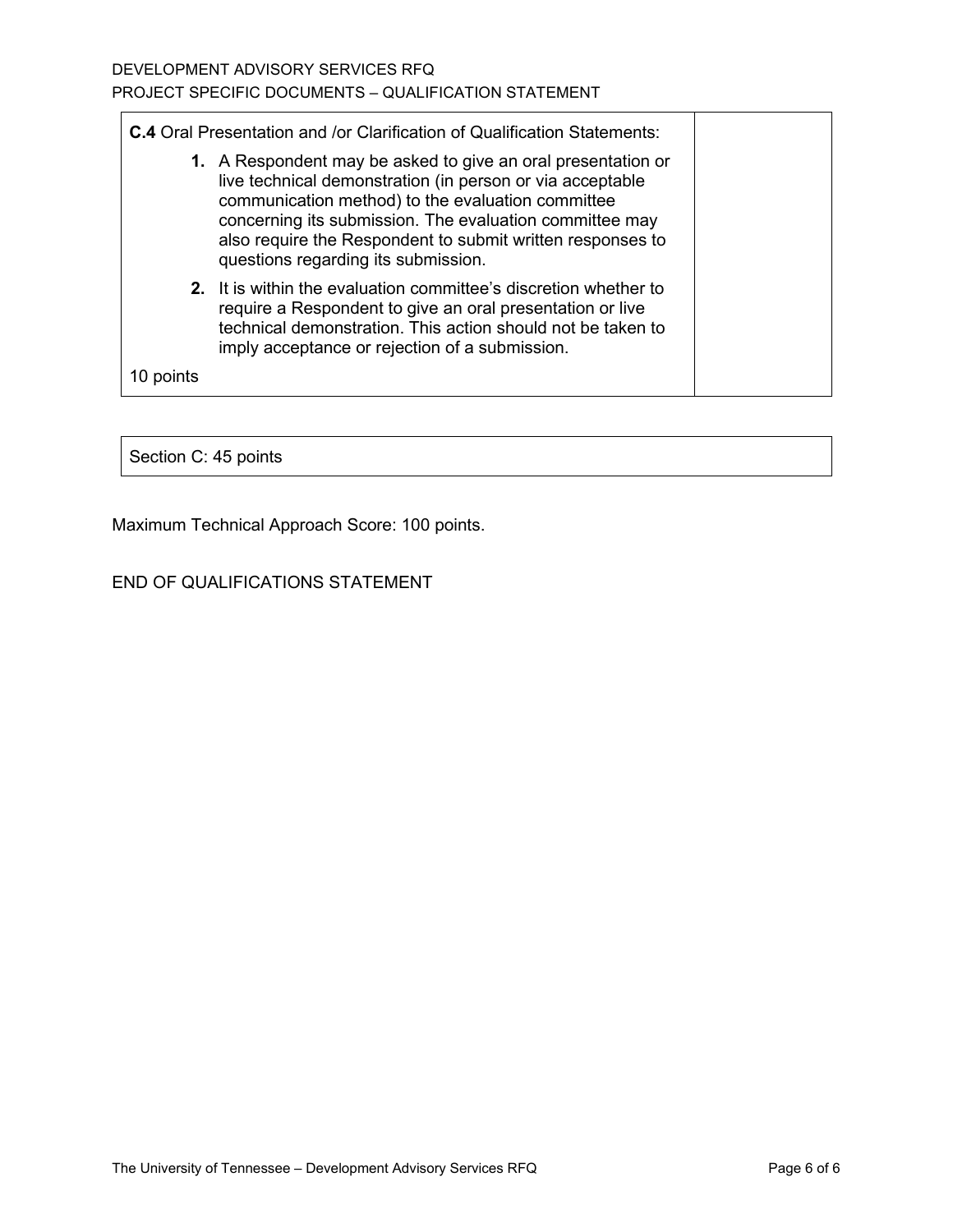PROJECT SPECIFIC DOCUMENTS – PROJECT NARRATIVE AND DOCUMENTATION

# **2.3 PROJECT NARRATIVE AND DOCUMENTATION**

## **I. UT KNOXVILLE BACKGROUND INFORMATION**

Founded in 1794, UT is big on tradition, and we are proud of our humble beginnings as the first public university chartered west of the Appalachian Divide. UT Knoxville — which includes the UT Institute of Agriculture and the UT Space Institute — serves the state by educating its citizens, enhancing its culture, and making a difference in people's lives through research and service.

We embody excellence in teaching, research, scholarship, creative activity, outreach, and engagement. We are improving undergraduate and graduate education, research, support for faculty and staff, our campus infrastructure, and our resources.

### **UT Knoxville is:**

- Tennessee's flagship university and premier public research institution
- Part of the UT System, along with UT Chattanooga, UT Martin, the UT Southern, and UT Health Science Center
- Classified as producing very high research activity by the Carnegie Classification of Institutions of Higher Education (Doctoral Universities R1 category)
- Co-manager of Oak Ridge National Laboratory with Battelle Memorial Institute as UT-Battelle
- A Carnegie Community Engaged university
- Governed by a board of trustees with 12 members

Our campus has adopted a primary mission, a three-part vision, and a set of values that defines our Volunteer Spirit. Learn more a[t https://volvision.utk.edu/mission-vision/.](https://volvision.utk.edu/mission-vision/)

The Knoxville campus is comprised of 910 acres and 294 buildings. In Fall 2020, total enrollment was 30,559 with 24,254 undergraduate students and 6,305 graduate and professional students. There are 1,586 full-time instructional faculty. Eleven academic colleges offer 900+ programs of study, 370 undergraduate programs, 547 graduate programs and 300 study abroad programs.

### **Our Vision**

Over the next decade, we will excel as an Institute by developing solutions and services that advance agriculture, education, natural resource management, human and animal health, and our communities.

To accomplish our vision, we will

- Connect across strengths within UTK and with partners.
- Focus on grand challenges and established priorities.
- Help people and communities adapt to an ever-changing world.

### **Our Mission**

As a land-grant institute, we provide Real. Life. Solutions. through teaching, discovery, and service.

### **II. SCOPE OF SERVICES**

A. The Initial Project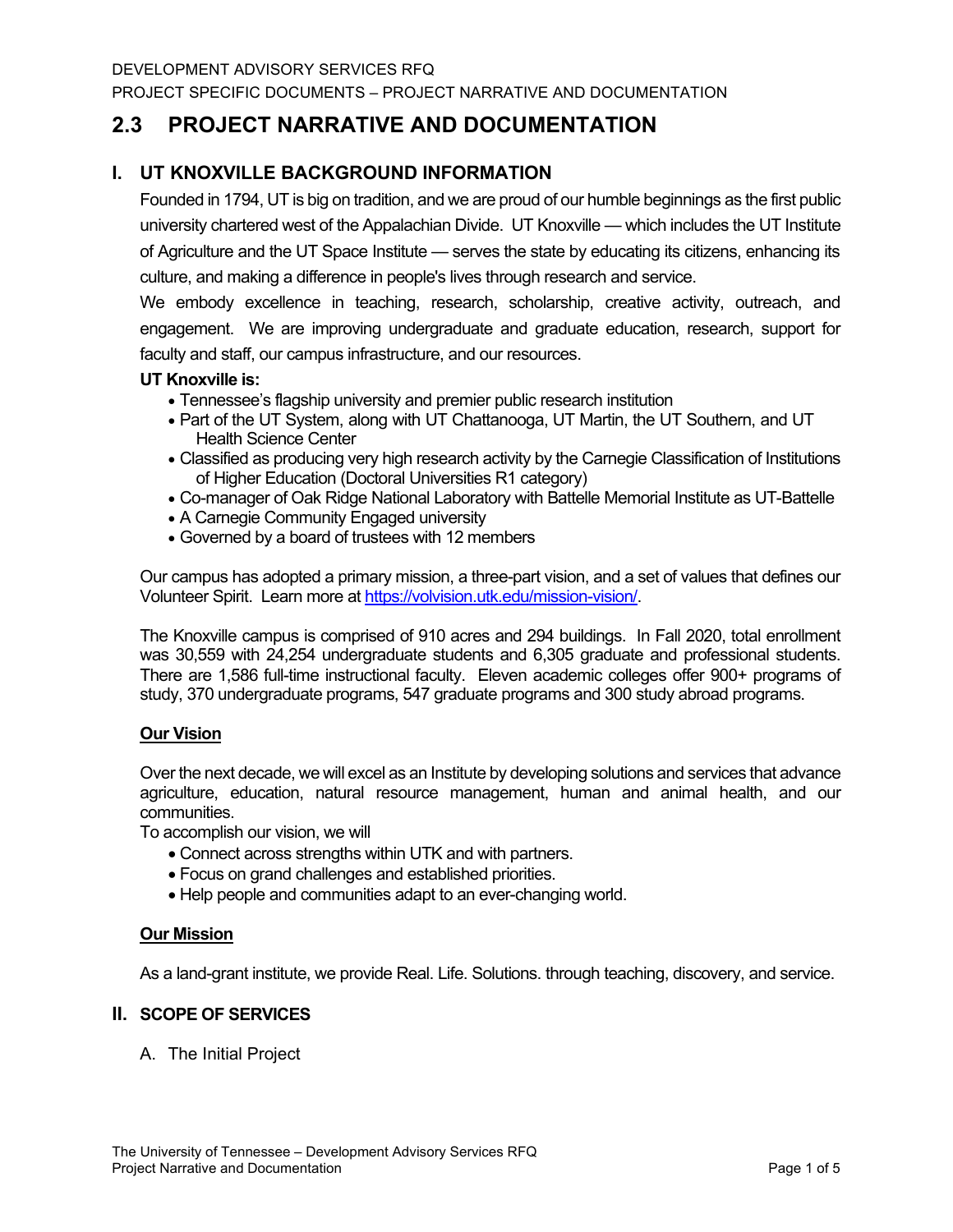The University is considering issuing an RFP/RFQ to development firms and other entities that may be interested in submitting a technical and cost proposal to develop approximately 2.9 +/- acres under a long-term ground lease near Lindsey Nelson Baseball Stadium on the UT Knoxville campus. The proposed development would include student housing, parking, and retail space to serve students, faculty, staff as well as athletic events in the area. The development would also include an indoor baseball infield training facility with bleachers and/or porches behind the right field fence. The scope will also consider relocating a segment of Todd Helton Drive to the south, bordering the CSX property boundaries, to create a single site for the project.

The University owns approximately 1.6 +/- acres of the area under consideration, part of parcel 108 F C011; CSX owns approximately 0.9 +/- acres; and the city street referred to as Todd Helton Drive is approximately 0.4 +/- acres (see Exhibit A). The size of the proposed site may decrease due to unknown constraints or increase if additional property is added. The exact location of the proposed development will be driven by the Developer's concept and any constraints defined by the University.

The required scope of consultant services includes, but is not limited to, the following:

- 1. Development of the RFP/RFQ the Advisor will assist the University in developing a comprehensive RFP/RFQ based on University and State of Tennessee policies, procedures and guidelines. This includes but is not limited to the scope of work, evaluation criteria, process, and key considerations for lease documents and other agreements that may be required as part of the solicitation, award and subsequent contracts with the developer.
- 2. Developer Proposal Evaluations the Advisor will assist with proposal evaluation sessions with the University team and prepare detailed financial analysis of the developer proposals. The evaluations must analyze in detail the financial merits of each of the proposals including differences in fees and rent structure, comparisons to the existing rent structures in place for the units to be replaced (if applicable), and incorporate risk mitigation scenarios for both short term and long term financial and business outlook for consideration. The Advisor will identify both financial and operational risks of the developer proposals for immediate and long-term consideration, impact of preferred governance structures, as well as lease and ground rent arrangements. The Advisor will assist with negotiation strategy and tactics for the University team. The Advisor may observe developer presentations to the University team.
- 3. Initial Recommendations and Negotiations the Advisor will prepare a report documenting key findings from the proposal analysis and developer presentations with recommendation on the developer(s) to move forward with best and final offers and negotiations for agreement. The report is to identify the critical considerations of the financial structure and finding, the risk scenarios for consideration, operational governance models, and the proposed negotiation strategy that may be applied to the contemplated agreement. The Advisor will work closely with the University team providing guidance in executing the agreed upon negotiation strategy with the selected developer(s) through completion.
	- 4. Recommendation for Award and Implementation the Advisor will prepare a report for the University supporting the award to the successful developer. The analysis should include a quantitative model outlining the benefits, costs, risks, investment levels as well as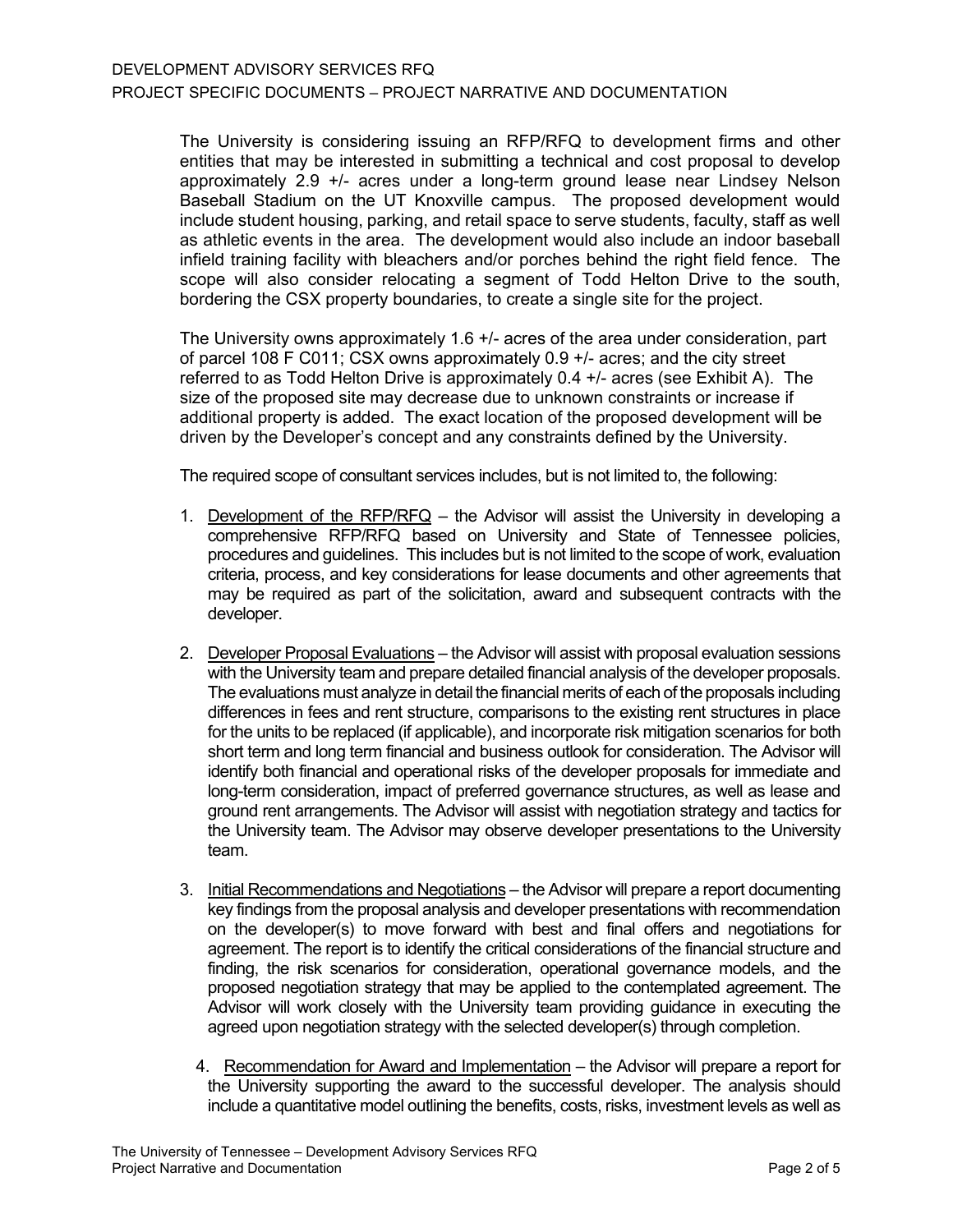### PROJECT SPECIFIC DOCUMENTS – PROJECT NARRATIVE AND DOCUMENTATION

key qualitative and quantitative success factors for implementing the project. In addition, the implementation roadmap must be provided proposing the phasing (including timelines, tasks, activities, staff and consulting resources) for achieving the recommendations, based experience with similar projects and the financial analysis of project parameters.

5. Execute Developer Implementation and Final Negotiations

Assuming a recommendation to move forward in the prior step, the Advisor working with the University team in final negotiations and prior to initial implementation with the selected developer will assist in finalizing the lease arrangement, any associated operating agreements and the Guaranteed Maximum Price (GMP) for University approval. The Advisor will provide an analysis of the financial terms and risks of the agreements along with details of any variances between the planned outcome of the recommendation for award and the final outcome negotiated in the final agreements.

### B. Future Advisory Services

The successful firm may also provide development advisory services on an as‐needed basis. The following is a list of the general tasks that may be requested to performed by the selected firm(s) in the future as part of this solicitation. Note that these specifications are not comprehensive but serve to provide basic requirements. The University's expectation is that the expertise and experience of the firm(s) selected will also help define the tasks and delivered products. The selected firm(s) will be responsible for one or more of the following services as appropriate for each future advisory projects including:

- 1. Provide advisory services to assist with updating and revising RFP/RFQ documents based on the specific considerations in a proposed project.
- 2. Provide advisory services in connection with developing, modeling and evaluating development programs and project financing plans and financing strategies.
- 3. Analyze and make recommendations regarding the development potential of development sites, including project area boundaries, alternate land uses and development scenarios, taking into account market demand for various uses, adjacent land uses, physical condition of sites, infrastructure and utility requirements, easements and other encumbrances, estimated development costs and revenues, community concerns, public objectives, regulatory constraints and other relevant information;
- 4. Perform market research and/or verification for various uses to determine current lease rates and/or land values, vacancy rates, industry trends and typical lease terms. Formulate financing plans, including presentations of alternative financial programs and strategies, taking into consideration various debt structures, project scope and phasing, and climate of capital markets;
- 5. Conduct or support valuations, long‐term leasehold valuations, or other valuation methods, as required;
- 6. Assist the University in analyzing the feasibility of proposed development; Review project's appraisal, market study, and borrower/principal financial statements. Prepare financial models, financial analyses, and any other pertinent information as deemed necessary;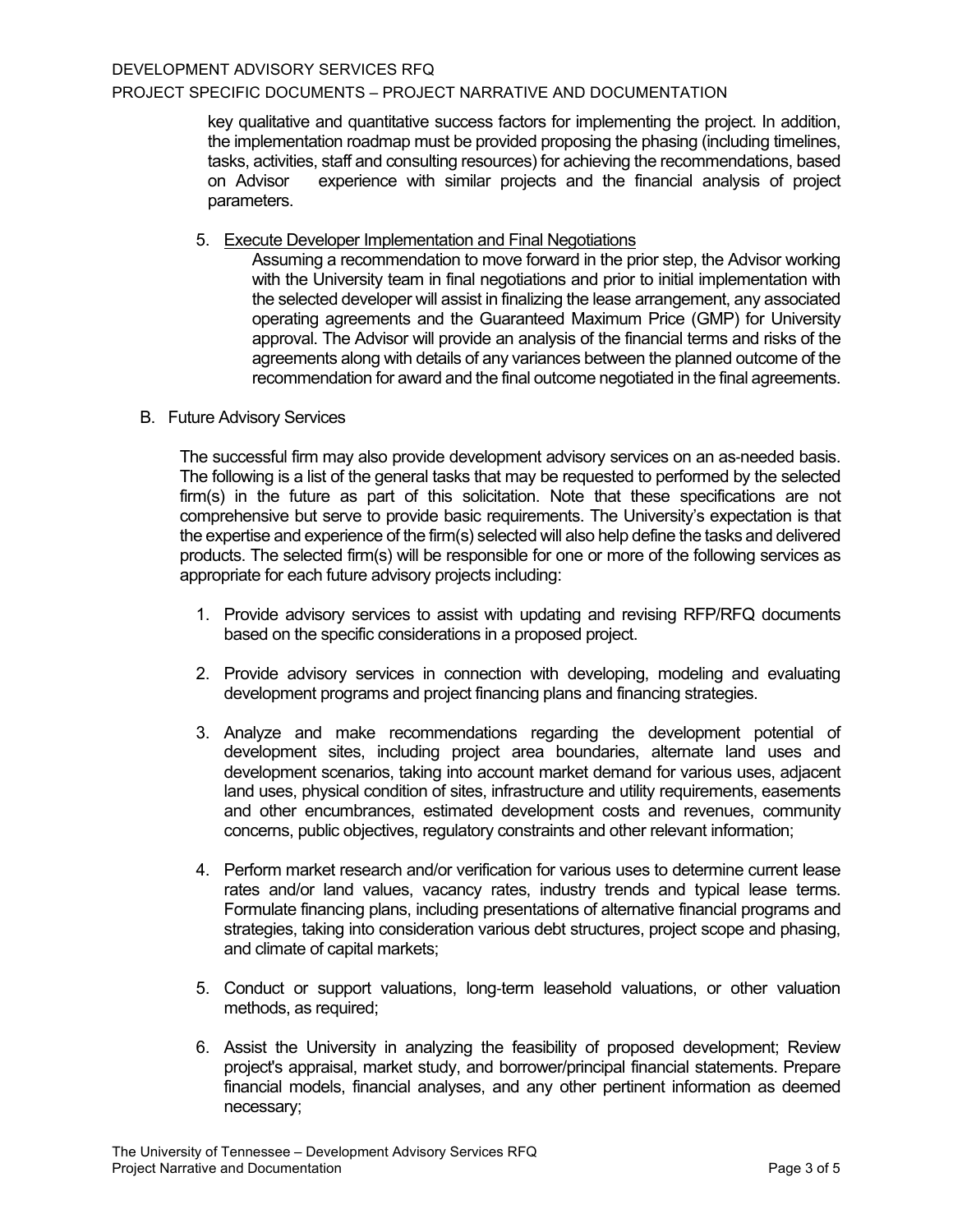- 7. Research, prepare and present reports relating to the fiscal impact of proposed development projects;
- 8. Advise the University in negotiating and responding to business and design aspects of proposed projects;
- 9. Assist the University in determining business terms (e.g., minimum rent, percentage rent, lease terms, etc.), evaluation criteria, and other requirements of RFQ/RFPs for development projects;
- 10. Assist in evaluating respondent proposals to RFQ/RFPs for development projects based on evaluation criteria and other requirements. Render an opinion regarding such matters as market demand, development cost estimates, and operating revenues and expenses;
- 11. Review and analyze developers' proposed financials (pro forma), to include cost estimates, revenue estimates, financing costs, and profit participation;
- 12. Assist the University in negotiations with the selected developer partner and broker the terms and conditions under which client would lease, or otherwise dispose of properties for development;
- 13. Under direction of the University and as needed, work with regulatory agencies as needed to ensure that development projects are carried out in a timely and efficient manner, and in compliance with any applicable laws;
- 14. Provide detailed reports following the closing of any financing transaction. Reports should include an opinion on the fairness of any negotiated pricing, as well as a summary of the critical elements and results of the transaction;
- 15. Provide expert advice and recommendations throughout the period of engagement. The advisory firm(s) will be contractually obligated to the University. The advisory firm will perform "third party" services to the University, so no conflict of interest shall exist between the - advisory firm and other members of the Project Team.

### **III. TARGET SCHEDULE**

The scope of services is targeted for completion within six months of contract execution (including approvals in II.G.6 above).

## **END OF PROJECT NARRATIVE AND DOCUMENTATION**